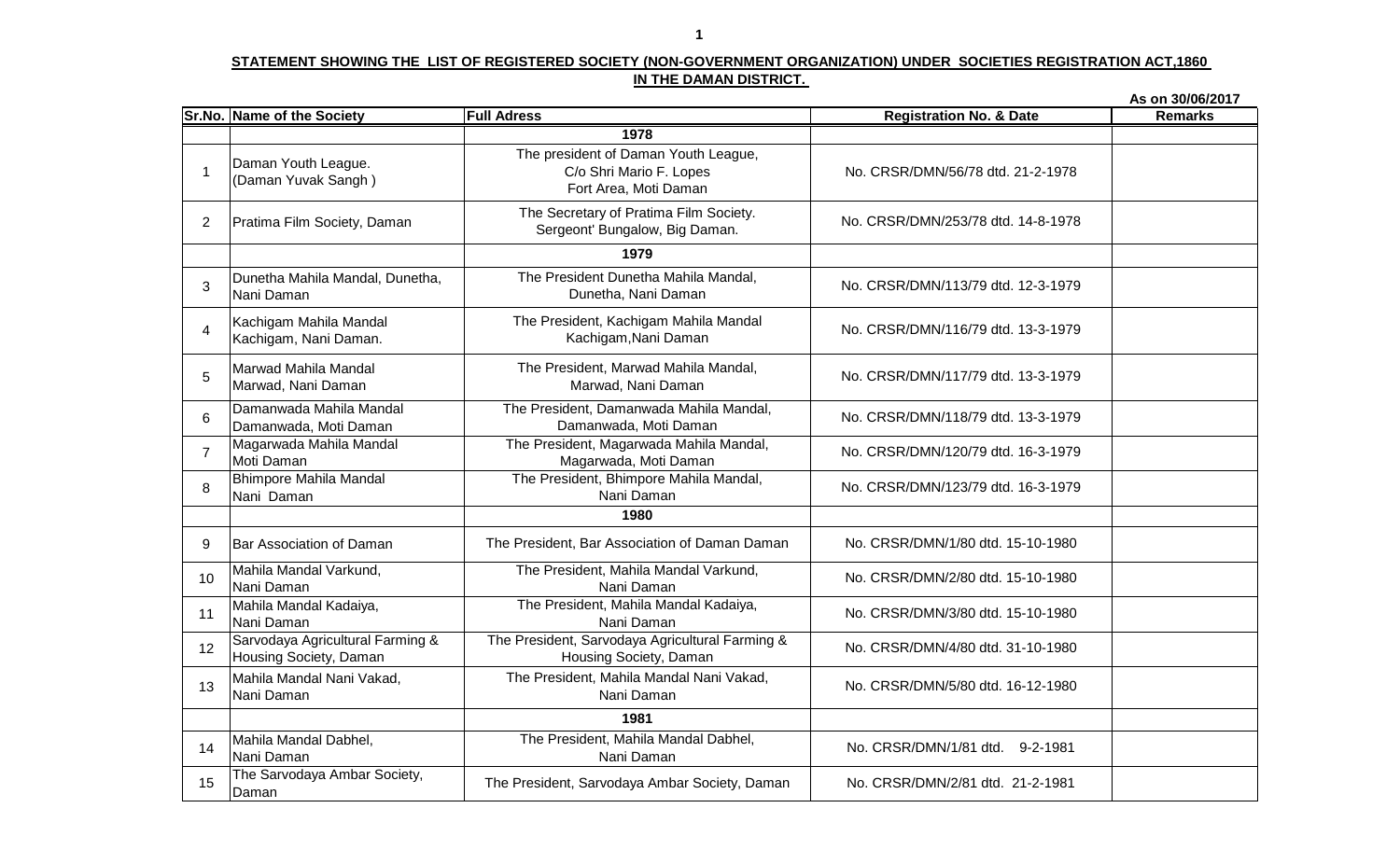|    |                                                                  |                                                                                                                         |                                     | As on 30/06/2017 |
|----|------------------------------------------------------------------|-------------------------------------------------------------------------------------------------------------------------|-------------------------------------|------------------|
|    | Sr.No. Name of the Society                                       | <b>Full Adress</b>                                                                                                      | <b>Registration No. &amp; Date</b>  | <b>Remarks</b>   |
| 16 | The Chairman, Shri Swaminarayan<br>Millers Association, Daman    | The Chairman, Shri Swaminarayan Millers, Association,<br>Daman                                                          | No. CRSR/DMN/3/81 dtd. 17-6-1981    |                  |
| 17 | The Jawaharlal Nehru Memorial<br><b>Education Society, Daman</b> | The Chairman, Shri Jawaharlal Nehru Momorial<br><b>Education Society, Daman</b>                                         | No. CRSR/DMN/4/81 dtd. 18-8-1981    |                  |
|    |                                                                  | 1982                                                                                                                    |                                     |                  |
| 18 | Shri Machhi Mahajan, Nani Daman                                  | The President, Machhi Mahajan, Nani Daman                                                                               | No. CRSR/DMN/1/82 dtd. 24-5-1982    |                  |
|    |                                                                  | 1983                                                                                                                    |                                     |                  |
| 19 | Natya Geetanjali, Daman                                          | The President, Natya Geetanjali, Daman<br>Sergeant Bungalow, Moti Daman.                                                | No. CRSR/DMN/1/83 dtd. 3-2-1983     |                  |
| 20 | Hari Jyot Society, Nani Daman                                    | The President, Hari Jyot Society,<br>Jetty Area, Near Municipal Liabrary, Nani Daman                                    | No. CRSR/DMN/2/83 dtd.<br>27-8-1983 |                  |
|    |                                                                  | 1984                                                                                                                    |                                     |                  |
| 21 | Devka Parsi Zorastrian Association<br>Devka Nani Daman.          | The President Jenghir Shroff,<br>C/o. Shapoor D. Oliaji,<br>Duke Hotel, Devka, Nani Daman.                              | No. CRSR/DMN/1/84 dtd. 11-4-1984    |                  |
| 22 | Shri Machhi Mahajan, Kadaiya,<br>Nani Daman                      | The President, Shri Machhi Mahajan,<br>Kadaiya, Nani Daman                                                              | No. CRSR/DMN/2/84 dtd. 21-7-1984    |                  |
| 23 | Daman Industrial Association,<br>Daman.                          | The President, Daman Industrical Association,<br>Industrial Estate, Somnath Road, Daman.                                | No. CRSR/DMN/3/84 dtd. 31-12-1984   |                  |
| 24 | Daman Municipal Market,<br>Merchants Association, Daman.         | The President, Daman Municipal Market,<br>C/o. Gulamshabbir A. Momin,<br>Merchants Association, Nani Daman              | No. CRSR/DMN/4/84 dtd. 31-12-1984   |                  |
|    |                                                                  | 1985                                                                                                                    |                                     |                  |
| 25 | Daman Dist. Guardians Association,<br>Daman                      | The President, Daman Dist. Guardians<br>Association, Daman, C/o. Shri Ashvin /<br>H. Rana, 8th October Road, Nani Daman | No. CRSR/DMN/1/85 dtd. 25-5-1985    |                  |
| 26 | Daman Social Welfare<br>Association, Daman                       | The President, Daman Social Welfare<br>Association, C/o. Shri Kamlesh K. Thakur, Rana Street,<br>Nani Daman             | No. CRSR/DMN/2/85 dtd. 04-7-1985    |                  |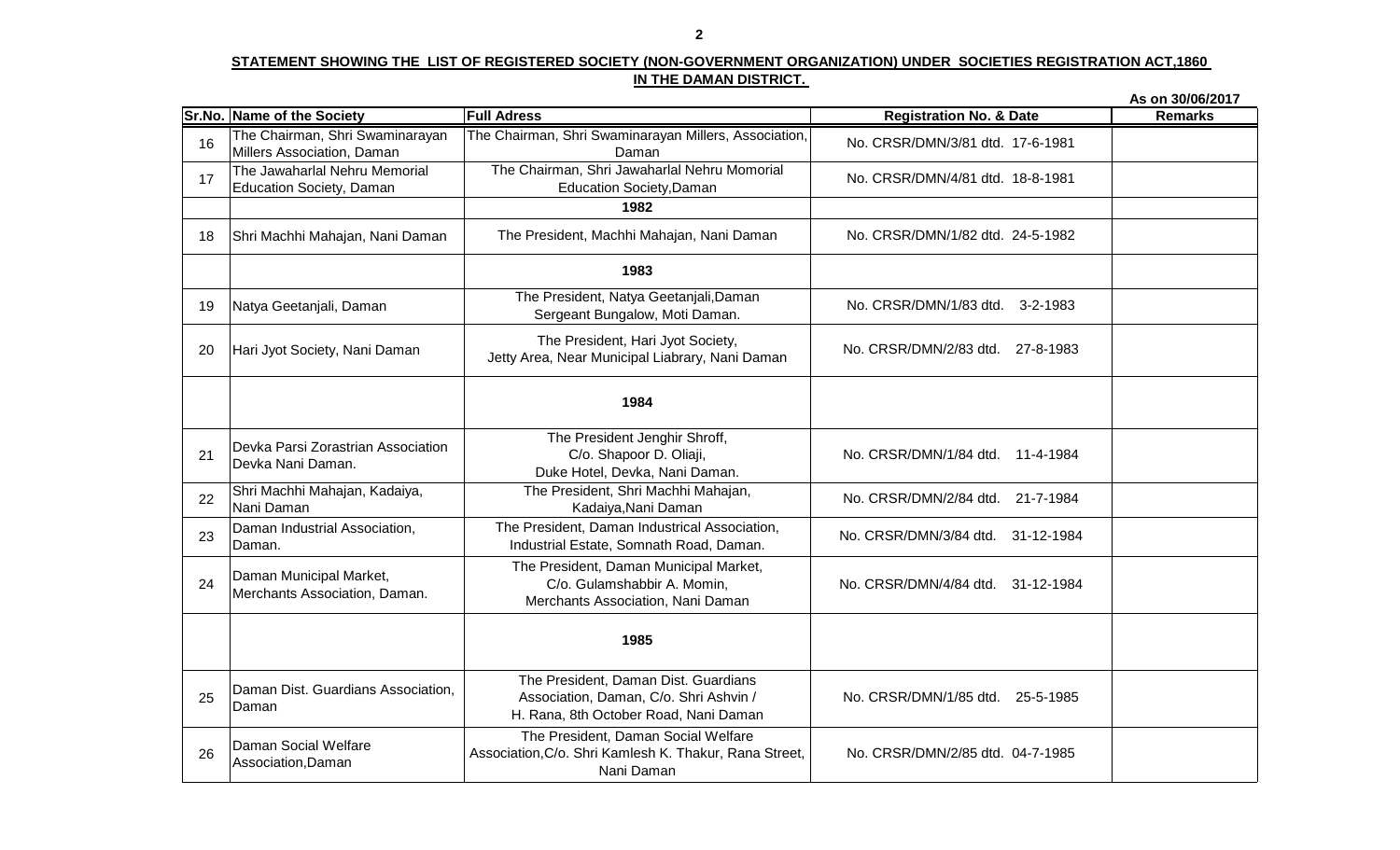|    |                                                         |                                                                                                                                      |                                    | As on 30/06/2017 |
|----|---------------------------------------------------------|--------------------------------------------------------------------------------------------------------------------------------------|------------------------------------|------------------|
|    | Sr.No. Name of the Society                              | <b>Full Adress</b>                                                                                                                   | <b>Registration No. &amp; Date</b> | <b>Remarks</b>   |
| 27 | Daman District Cricket Association,<br>Daman            | The President, Daman District Cricket Association,<br>Daman C/o. Ashwin H. Rana, Krishna Kunj, 5th<br>October Road, Nani Daman       | No. CRSR/DMN/3/85 dtd. 17-8-1985   |                  |
|    |                                                         | 1987                                                                                                                                 |                                    |                  |
| 28 | Shri Daman Sarvodaya<br>Mahyawanshi Mandal, Daman.      | The President, Shri Daman Sarvodaya Mahyawanshi<br>Mandal, C/o. Shri P.R. Damania, Kathiria, Nani Daman.                             | No. CRSR/DMN/1/87 dtd. 04-3-1987   |                  |
| 29 | Five Star Social Club, Kathiria,<br>Nani Daman.         | The President, Five Star Social Club, C/o. Shri Khan<br>Mohammad Anjum, Shop No. 2, Pragati Shopping<br>Centre, Complex, Nani Daman. | No. CRSR/DMN/2/87 dtd. 01-6-1987   |                  |
| 30 | Somnath Yuvak Mandal, Dabhel,<br>Nani Daman             | The President, Somnath Yuvak Mandal, C/o. Shri<br>Prabhakar Kolamkar, 19-C Gumta Darshan,<br>Dattapada, Borivali(E), Mumbai-66.      | No. CRSR/DMN/3/87 dtd. 24-6-1987   |                  |
| 31 | Bal Bhavan, Moti Daman.                                 | The Vice Chairman, Bal Bhavan,<br>C/o. Mrs. Rehana Khan, Social Worker, Moti Daman                                                   | No. CRSR/DMN/4/87 dtd. 15-12-1987  |                  |
|    |                                                         | 1988                                                                                                                                 |                                    |                  |
| 32 | District Sport Council, Daman.                          | The President, District Sport Council, C/o. Shri M.s.<br>Khan, Collector of Daman, Fort Area, Moti Daman.                            | No. CRSR/DMN/1/88 dtd. 11-04-1988  |                  |
| 33 | Daman Retail Wine Merchants<br>Association, Daman.      | Shri Vallabhbhai C. Tandel, The President, Daman<br>Retail Wine Merchants Association, Daman.                                        | No. CRSR/DMN/2/88 dtd. 06-05-1988  |                  |
| 34 | Somnath Youth Circle, Dabhel,<br>Nani Daman             | Shri Navinchandra A. Patel, President, Somanath<br>Youth Circle, Dabhel, Nani Daman.                                                 | No. CRSR/DMN/3/88 dtd. 16-05-1988  |                  |
| 35 | Govt. College Teacher's Association,<br>Daman.          | Shri J. K. Varma, The President<br>Fort Area, Moti Daman.                                                                            | No. CRSR/DMN/4/88 dtd. 20-05-1988  |                  |
| 36 | Rural Development Agency, Daman<br>& Diu (U.T.), Daman. | Shri Manish Gupata, The President-cum-Chief<br>Counsellor, District Panchayat, Daman & Diu, Daman                                    | No. CRSR/DMN/5/88 dtd. 04-11-1988  |                  |
|    |                                                         |                                                                                                                                      |                                    |                  |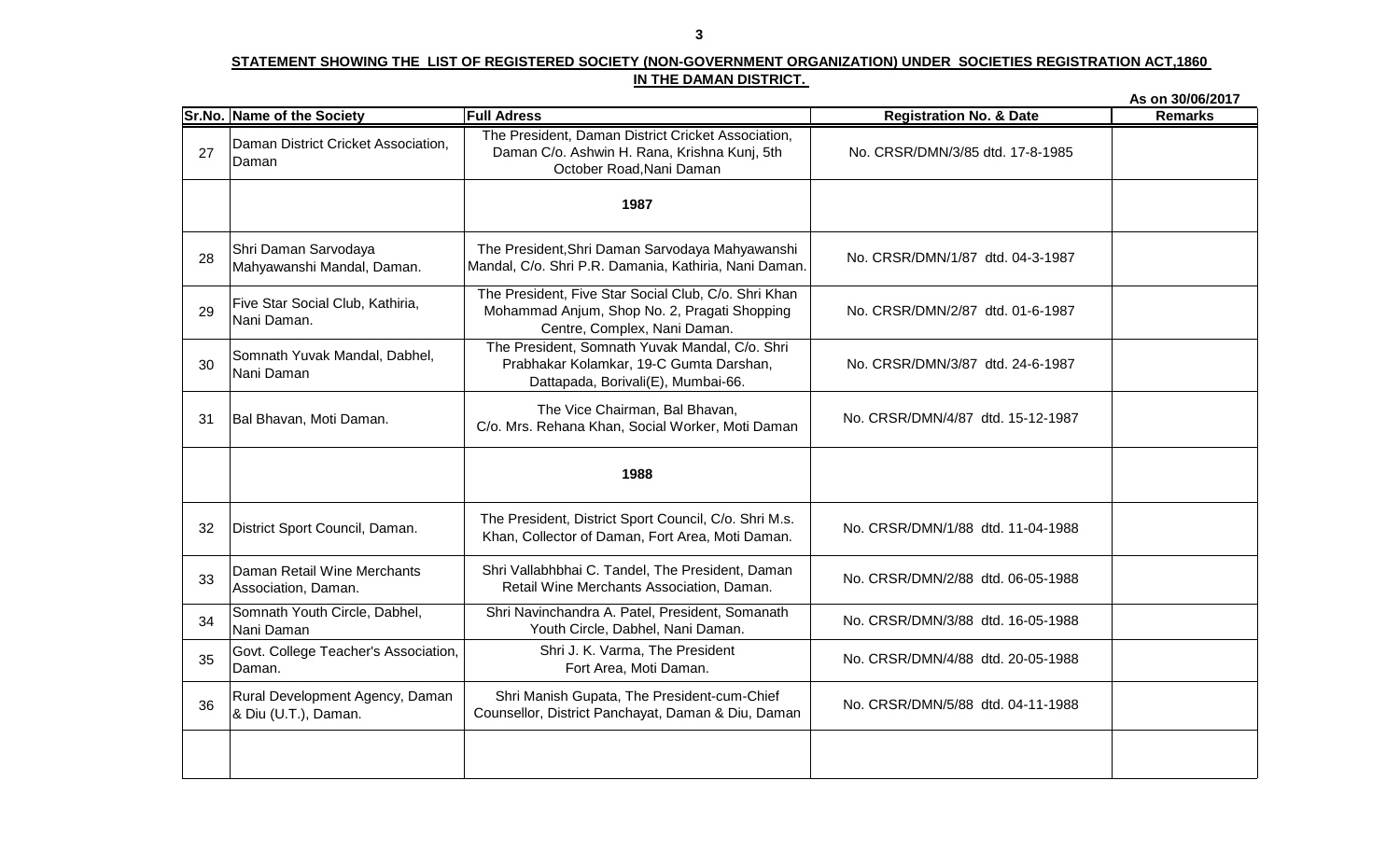|    |                                                         |                                                                                                                            |                                    | As on 30/06/2017 |
|----|---------------------------------------------------------|----------------------------------------------------------------------------------------------------------------------------|------------------------------------|------------------|
|    | Sr.No. Name of the Society                              | <b>Full Adress</b>                                                                                                         | <b>Registration No. &amp; Date</b> | <b>Remarks</b>   |
|    |                                                         | 1989                                                                                                                       |                                    |                  |
| 37 | Machhi Mahajan Education<br>Society, Nani Daman.        | Shri Dhirubhai B. Damania, General Secretary, Shree<br>Machhi Mahajan Education Society.                                   | No. CRSR/DMN/1/89 dtd. 16-02-1989  |                  |
| 38 | Daman and Diu State Council of<br>Sport, Daman.         | Smt. N.G.Biswas, The President, Collector's Bungalow,<br>Moti Daman.                                                       | No. CRSR/DMN/2/89 dtd. 03-03-1989  |                  |
| 39 | Soceity of Jamia Nural Islam,<br>Moti Daman             | Hazrat Maulana Mufti Ahmed Khanpuri, Jameah Noorul<br>Islam, Moti Daman                                                    | No. CRSR/DMN/3/89 dtd. 20-03-1989  |                  |
| 40 | Badminton Association of Daman.                         | Shri Ashwin H. Rana, The President, Krishna Kunj, 5th<br>October Road, Nani Daman.                                         | No. CRSR/DMN/4/89 dtd. 23-03-1989  |                  |
| 41 | Daman and Diu Police Personnel<br><b>Welfare Trust.</b> | Shri K.A. Desai, The chairman, Chief of Police, Nani<br>Daman.                                                             | No. CRSR/DMN/5/89 dtd. 24-05-1989  |                  |
|    |                                                         | 1990                                                                                                                       |                                    |                  |
| 42 | Urban Development Agency, Daman<br>& Diu (U.T.), Daman. | Shri Manish Gupta, The Chair Person, Collector,<br>Daman.                                                                  | No. CRSR/DMN/1/90 dtd. 13-08-1990  |                  |
| 43 | Agrawal Education Mandal, Daman.                        | Dr. A.S. Agrawal, The President, Agrawal Education<br>Mandal, Vaishya path, Laboratory, Zampabar, Nani<br>Daman.           | No. CRSR/DMN/2/90 dtd. 28-08-1990  |                  |
|    |                                                         | 1991                                                                                                                       |                                    |                  |
| 44 | Coast Guard Air Station, Daman                          | Shri V.R. Naphade, The President, Coast Guard Air<br>Station, Daman.                                                       | No. CRSR/DMN/1/91 dtd. 07-02-1991  |                  |
| 45 | Daman Memon Jamat Khariwad,<br>Nani Daman.              | Mohmad Aslam A. Vahevaria, The President, Daman<br>Memon Jamat, A-1, Rangrejchawl, Mitnawad Road,<br>Khariwad, Nani Daman. | No. CRSR/DMN/2/91 dtd. 31-05-1991  |                  |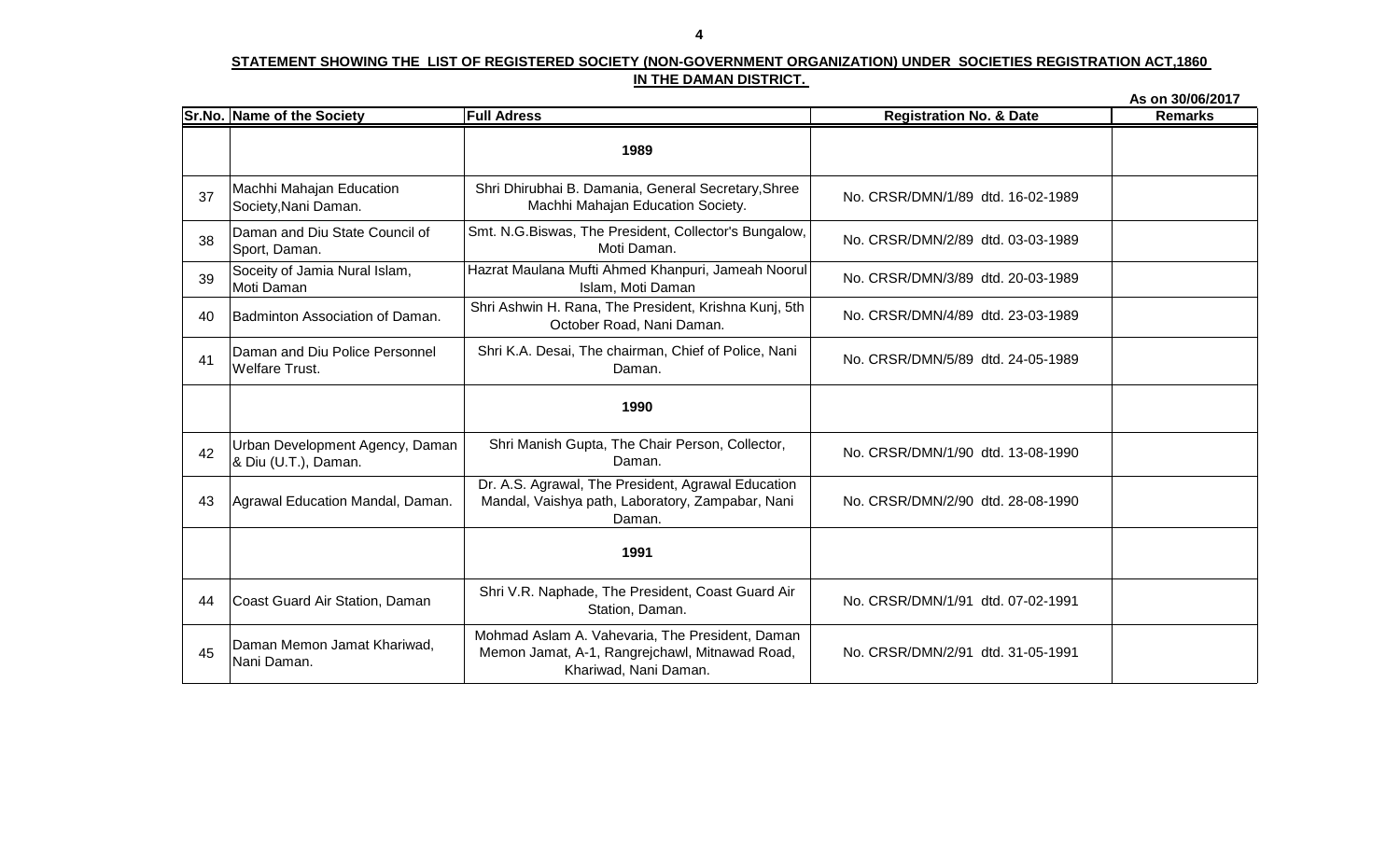|    |                                                     |                                                                                                                                            |                                    | As on 30/06/2017 |
|----|-----------------------------------------------------|--------------------------------------------------------------------------------------------------------------------------------------------|------------------------------------|------------------|
|    | Sr.No. Name of the Society                          | <b>Full Adress</b>                                                                                                                         | <b>Registration No. &amp; Date</b> | <b>Remarks</b>   |
| 46 | District Council of Science &<br>Technology, Daman. | Dr. J. K. Varma, Member, C/o. Science & Museum,<br>College Campus, Dunetha, Nani Daman                                                     | No. CRSR/DMN/3/91 dtd. 16-08-1991  |                  |
| 47 | Shree Daman Rana Samaj, Daman                       | Maneklal Bhagwandas Rana, The President, Shree<br>Daman Rana Samaj, Daman.                                                                 | No. CRSR/DMN/4/91 dtd. 04-11-1991  |                  |
| 48 | Shree daman Vapi Parsi Jarthosty<br>Anjuman, Daman. | Shri Dosabhai N. Oliaji, The President, Devka, Duke<br>Hotel, Nani Daman.                                                                  | No. CRSR/DMN/5/91 dtd. 04-11-1991  |                  |
|    |                                                     | 1992                                                                                                                                       |                                    |                  |
| 49 | Daman Heteliers Association,<br>Daman.              | Shri Dosabhai N. Oliaji, The President, Devka, Duke<br>Hotel, Nani Daman.                                                                  | No. CRSR/DMN/1/92 dtd. 03-02-1992  |                  |
| 50 | The Daman Wine Merchants,<br>Association, Daman.    | Dr. J.S. Prabhakar, The President, Daman Wine<br>Merchants Association, C/o. Laxminarayan Sales<br>Corporation, Sea Face Road, Nani Daman. | No. CRSR/DMN/2/92 dtd. 03-03-1992  |                  |
| 51 | Daman Malayali Samaj, Daman.                        | Shri V. Sukumaran, 105, Biblos Market,<br>Nani Daman                                                                                       | No. CRSR/DMN/3/92 dtd. 12-03-1992  |                  |
| 52 | Shri Wadi Falia Mitra Mandal,<br>Nani Daman         | Tamboli Yashwantbhai Uttambhai, Chairman of Wadi<br>Falia, Nani Daman.                                                                     | No. CRSR/DMN/4/92 dtd. 07-10-1992  |                  |
| 53 | Shri Durga Samiti, Daman.                           | Shri Ashok K. Khemani, The President,<br>Main Road, Nani Daman                                                                             | No. CRSR/DMN/5/92 dtd. 30-11-1992  |                  |
| 54 | Daman Jilla Vidyarthi Sangh, Daman                  | Shri Zulfikar A. Ramzan, The President,<br>C/o. M. P. Dixit, Ghanchiwad, Nani Daman.                                                       | No. CRSR/DMN/6/92 dtd. 10-12-1992  |                  |
| 55 | Daman Jilla Nagrik Samity,<br>Daman                 | Dr. Jivanbhai S. Prabhakar, The President,<br>Kathiria, Nani Daman.                                                                        | No. CRSR/DMN/7/92 dtd. 18-12-1992  |                  |
|    |                                                     | 1993                                                                                                                                       |                                    |                  |
| 56 | Shri Sainath Yuvak Mandal,<br>Nani Daman.           | Shri Hareshbhai Jivanbhai Tandel,<br>House No. 8/115, Vaniawad, Near Bridge, Nani<br>Daman.                                                | No. CRSR/DMN/1/93 dtd. 07-04-1993  |                  |
| 57 | District Education Council, Daman.                  | Smt. Satbir Silas, The President, Collector, Daman.                                                                                        | No. CRSR/DMN/2/93 dtd. 30-08-1993  |                  |
| 58 | Daman Socio-Educational Society,<br>Daman.          | Fr. Galdino Monteiro, Generalate, Society of Bilar, Goa,<br>(President)                                                                    | No. CRSR/DMN/3/93 dtd. 29-10-1993  |                  |
|    |                                                     |                                                                                                                                            |                                    |                  |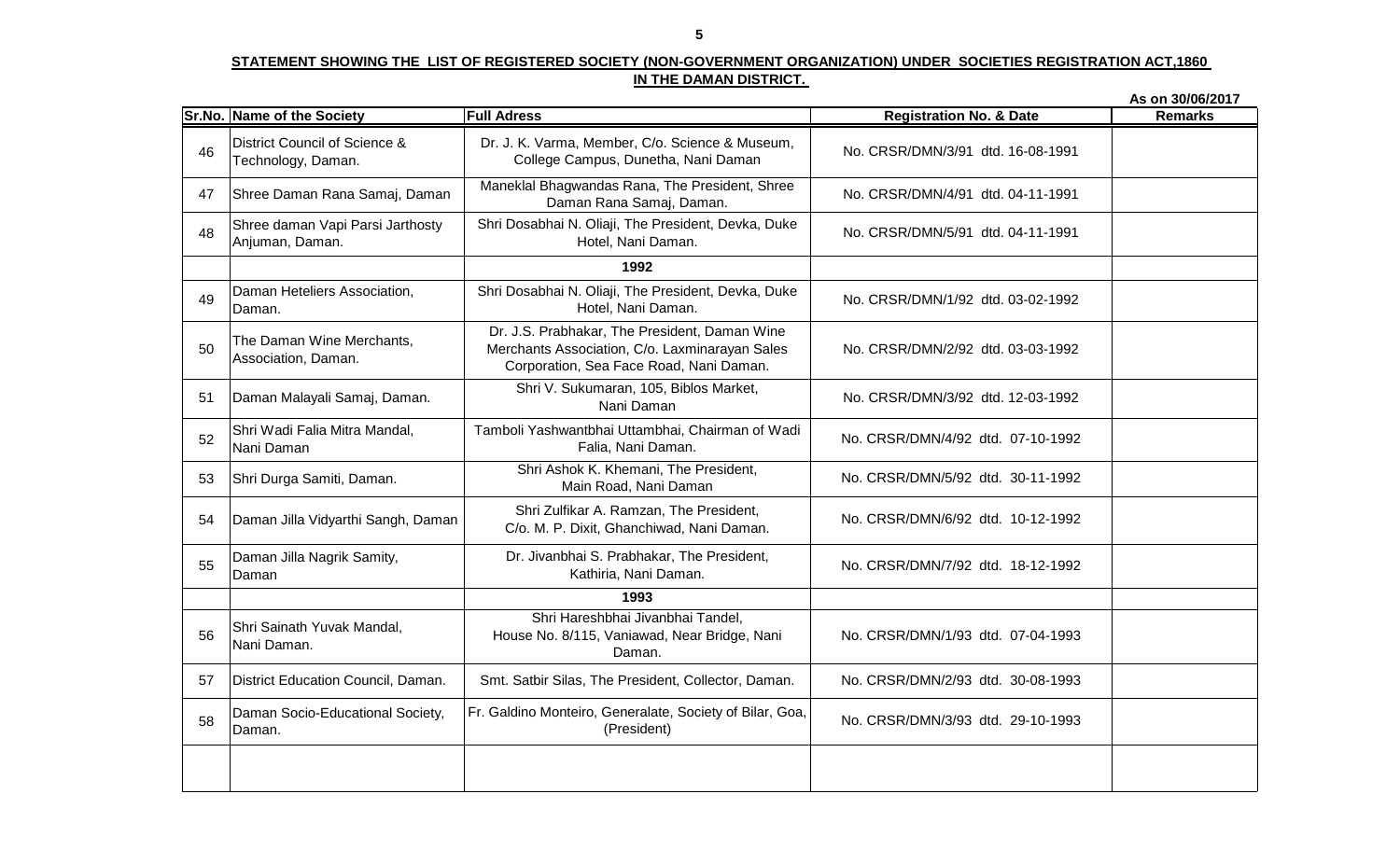#### **STATEMENT SHOWING THE LIST OF REGISTERED SOCIETY (NON-GOVERNMENT ORGANIZATION) UNDER SOCIETIES REGISTRATION ACT,1860 IN THE DAMAN DISTRICT.**

**As on 30/06/2017Sr.No. Name of the Society Full Adress**<u>**Registration No. & Date** Remarks</u> **19781994** Smt. Bhartiben M. Prabhakar, The President, Machhi 59 Shri Machhi Mahajan Mahila Mandal, Daman.60 Small Daman Catholic Association, Nani Daman.61 Daman and Diu Football Association, Daman.2 Daman and Diu Cricket Association,<br>Daman. 6263 Dharohar Society, Nani Daman. 64 Amar Jyot Education Society, Daman.65 Leprosy Control Society of Daman District, Daman.66Blindness Control Society of Daman.<br>District, Daman. 67 Nari Shakti Mandal, Nani Daman. 68The Damanese Luso Indian<br>Association, Small Daman. 69All India Service officers Housin Society, Daman & Diu & Dadra Nagar Haveli, Daman.70Kachigam Yuvak Mandal, Kachigam,<br>Nani Daman. <sup>71</sup> Karmja Rashtriya Sansthan, Daman. 72 Daman and Diu Manav Seva Samaj Khadi Gramudyog Mandal, Daman.No. CRSR/DMN/1/94 dtd. 31-01-1994No. CRSR/DMN/4/94 dtd. 24-10-1994Shri Shyam Sunderlal Tewari, The President, 16, Municipal Shopping Centre, Nani Daman. No. CRSR/DMN/5/94 dtd. 30-12-1994 Smt. Devliben N. Shah, The Chairman, Plot No. 167, Devilben N. Shah, The Chaifman, Nortvo. 107, No. CRSR/DMN/1/95 dtd. 20-02-1995<br>Dilip Nagar, Near Tin Batti, Nani Daman. No. CRSR/DMN/5/95 dtd. 20-05-1995Smt. Meenakshi D. Ghosh, The President, Development Commissioner, Secretariat, Daman. No. CRSR/DMN/6/95 dtd. 22-03-1995 Shri Amal Bas, General Secretary, Parish Hall, Church of our Lady of Sea, Fort, Area, Small Daman. No. CRSR/DMN/2/94 dtd. 08-07-1994 Shri Ashok Khemani, The President, Main Road, Nani Daman No. CRSR/DMN/3/94 dtd. 31-08-1994 No. CRSR/DMN/8/95 dtd. 11-05-1995Shri Ladjibhai Adambhai Mahetar, The President, S.S. Complex, 1st Floor, Block No.4, Main Road, Bhitwadi, Moti Daman.No. CRSR/DMN/9/95 dtd. 01-12-1995Shri Keshubhai Chhibubhai Patel, The President, Koliwad Falia, Nani Daman. No. CRSR/DMN/7/95 dtd. 26-04-1995 Dr. S.S.Vaishya, The Secretary, Primary Health Centre, Moti Daman. No. CRSR/DMN/2/95 dtd. 10-03-1995 Dr. S.S.Vaishya, The Secretary, Primary Health Centre, Moti Daman. No. CRSR/DMN/3/95 dtd. 10-03-1995 Smt. Mala R. Banerjee, The President, 2/12, Jain Street, Nani Daman. No. CRSR/DMN/4/95 dtd. 15-03-1995 Mahajan Mandir, Shri Satyanarayan Mandir, Nani Daman.**1995**Smt. Urvashi Shah, The President, Kanyakumari Apartment, Tin Batti, Nani Daman.Shri Victor J.C. Fernandes, Legal Consultant & Social Worker, 13/145, Near Taxi Stand, Nani Daman.Shri Kanjibhai K. Tandel, The President, Sports Club, Moti Daman.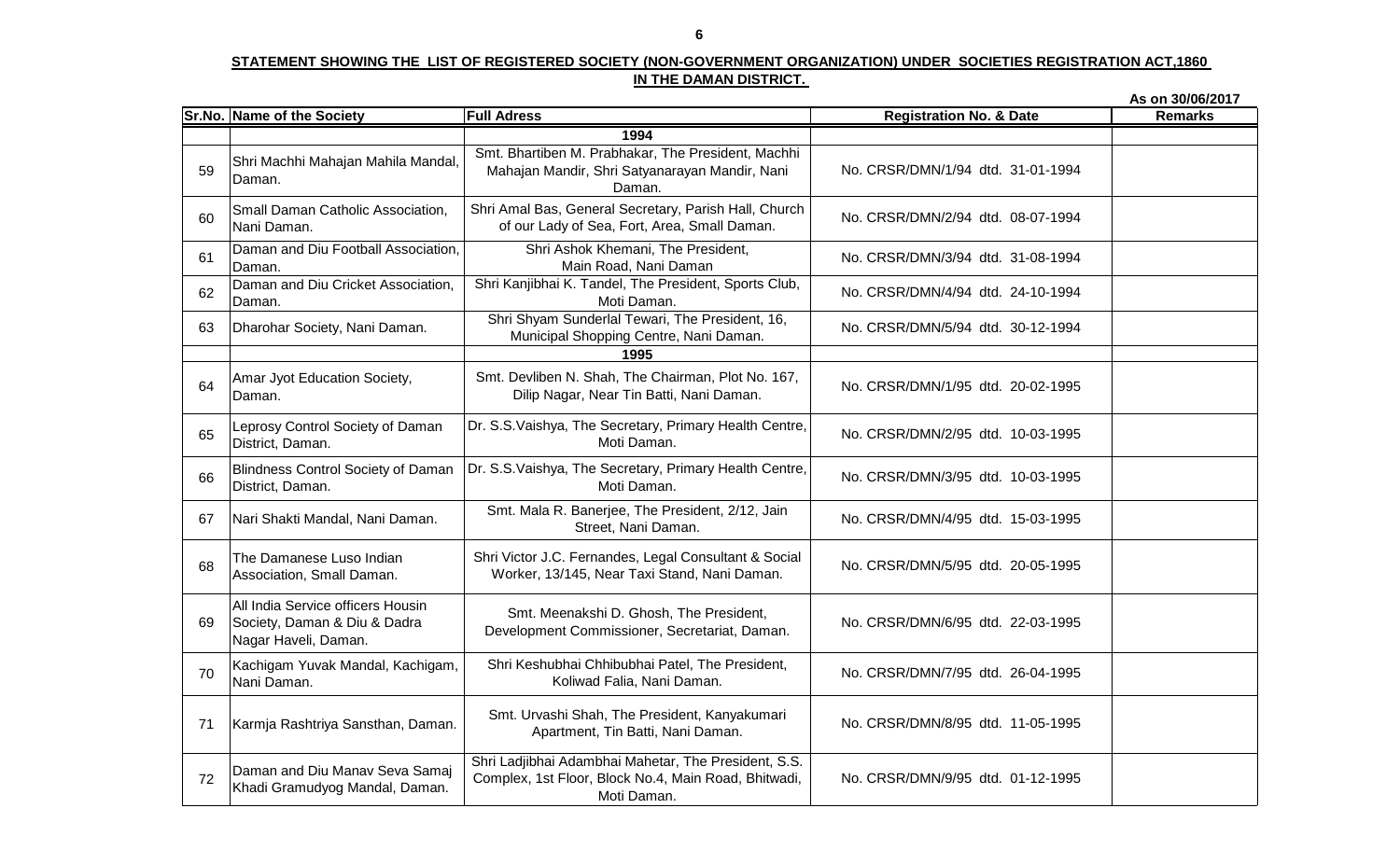|    |                                                                                                |                                                                                                                              |                                    | As on 30/06/2017 |
|----|------------------------------------------------------------------------------------------------|------------------------------------------------------------------------------------------------------------------------------|------------------------------------|------------------|
|    | Sr.No. Name of the Society                                                                     | <b>Full Adress</b>                                                                                                           | <b>Registration No. &amp; Date</b> | <b>Remarks</b>   |
|    |                                                                                                | 1996                                                                                                                         |                                    |                  |
| 73 | Jay Jalaram Bhakt Mandal, Daman                                                                | Shri Kalidash F. Patel,<br>The President, Patel Falia,<br>Bhimpore, Nani Daman.                                              | No. CRSR/DMN/1/96 dtd. 01-02-1996  |                  |
| 74 | Jay Bajrang Bali Yuvak Mandal,<br>Kadaiya Machhiwad, Nani Daman.                               | The President, Shri Ishwerlal Somabhai Tandel,<br>Kadaiya Machhiwad, Nani Daman.                                             | No. CRSR/DMN/2/96 dtd. 20-02-1996  |                  |
| 75 | Marwad Yuvak Mandal, Marwad,<br>Nani Daman.                                                    | Shri Jayeshbhai P. Patel,<br>The President, Village Marwad, Nani Daman.                                                      | No. CRSR/DMN/3/96 dtd. 07-03-1996  |                  |
| 76 | Sangeet Sarita Vrind, Daman.                                                                   | Smt. Niranjana Pathak, The President, Aum Bungalow,<br>Sagar Samrat Road, Nani Daman.                                        | No. CRSR/DMN/4/96 dtd. 21-03-1996  |                  |
| 77 | Parab, Daman.                                                                                  | Shri Bhaskar Pathak, The President of<br>"Parab", R/o. Sagar Samarat, Nani Daman                                             | No. CRSR/DMN/5/96 dtd. 25-04-1996  |                  |
| 78 | State Council of Blood Transfucion of<br>Uts. of Daman & Diu and Dadra<br>Nagar Haveli, Daman. | Dr. S.S. Vaishya, The Member Secretary, Primary<br>Health Centre, Moti Daman.                                                | No. CRSR/DMN/6/96 dtd. 27-06-1996  |                  |
| 79 | Dabhel Tempo Association, Daman                                                                | Shri Laxmanbhai Mithalbhai Patel, The President,<br>Somnath Temple Road, Dabhel, Nani Daman.                                 | No. CRSR/DMN/7/96 dtd. 05-08-1996  |                  |
| 80 | Marathi Saunskrutik Mandal, Daman.                                                             | Shri Dinanath Shivram Naiskar, The President, Be-<br>Nazir Chember, Main Road, Khariwad, Nani Daman.                         | No. CRSR/DMN/8/96 dtd. 18-09-1996  |                  |
| 81 | Daman Jilla Taxi Drivers Association,<br>Nani Daman.                                           | Shri Chimanbhai V. Patel, The President, Mangal<br>Market, Ground Floor, Nani Daman.                                         | No. CRSR/DMN/9/96 dtd. 24-10-1996  |                  |
| 82 | Mahalaxmi Mahila Mandal, Marwad,<br>Nani Daman.                                                | Smt. Taraben Kalidas Patel, The President, Marwad,<br>Nani Daman.                                                            | No. CRSR/DMN/10/96 dtd. 24-10-1996 |                  |
| 83 | Rajanigandha Society, Daman.                                                                   | Dr. Jaishri J. Dhamale, The President, Nature Cure<br>Centre, 203, Rangoli Apt. Saikripa Society-2, Kathiria,<br>Nani Daman. | No. CRSR/DMN/11/96 dtd. 28-10-1996 |                  |
| 84 | Dalwada Yuvak Mandal, Daman.                                                                   | Shri Patel Arvindkumar Bhulabhai, The President,<br>Dalwada Prakash Falia, Nani Daman.                                       | No. CRSR/DMN/12/96 dtd. 27-11-1996 |                  |
|    |                                                                                                | 1997                                                                                                                         |                                    |                  |
| 85 | Daman Muslim Association, Daman                                                                | Shri Aslam Khan, The President, 9, Deep Aptt. Kathiria,<br>Nani Daman.                                                       | No. CRSR/DMN/2/97 dtd. 13-01-1997  |                  |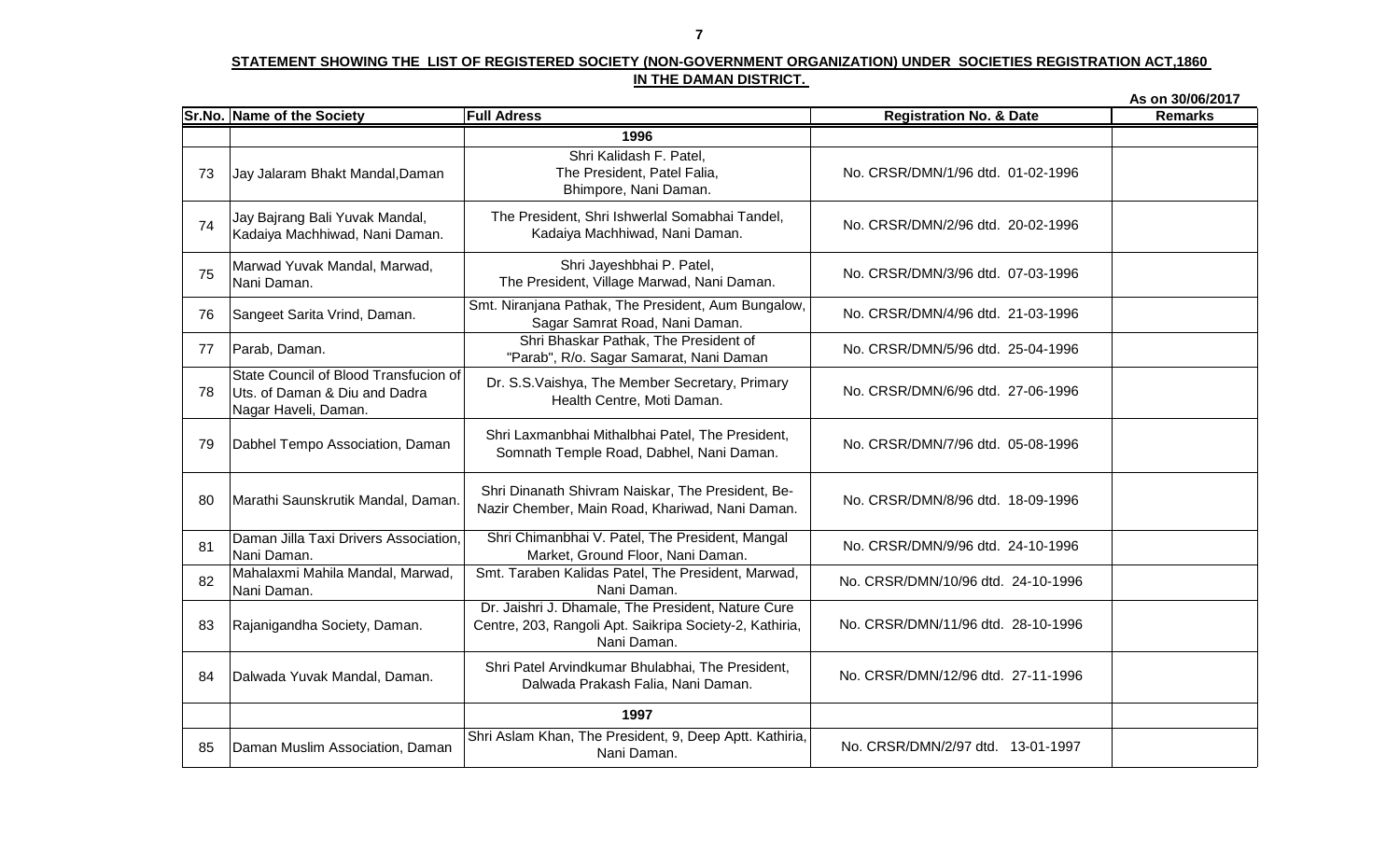#### **STATEMENT SHOWING THE LIST OF REGISTERED SOCIETY (NON-GOVERNMENT ORGANIZATION) UNDER SOCIETIES REGISTRATION ACT,1860 IN THE DAMAN DISTRICT.**

**As on 30/06/2017Sr.No. Name of the Society Full Adress**<u>**Registration No. & Date** Remarks</u> **1978**Shri Patel Mohanbhai Babubhai, The President, Village 86 Shri Sai Yuvak Mandal, Kachigam, Nani Daman.87The State Health and Family Welfare Society for Voluntary Sector of U.T. of Daman & Diu, Daman.88Soceity for Promotion of Tourism and<br>Sports in Daman & Diu, Daman 89 Azad Yuvak Mandal, Devka Taiwad, Nani Daman.90Daman Jilla Koli Samaj Mandal, Nani<br>Daman. 91 Daman Jilla Khedut Mandal, Daman92 Anganwadi Association, Daman 93 Daman District Brick Manufacturers, Moti Daman.94 Yogeshwar Flat Owners Society, Daman.95 Shri Jai Jalaram Trust, Daman 96 Shri Association of Daman & Diu (U.T.) illness Assistance Fund.97Registration of Senior Citizens<br>Council, Daman. 98 Daman Jilla Dashnam Goswami Mandal, Daman.99 State AIDS Control Soceity, Ut of Daman & Diu, Daman.No. CRSR/DMN/1/97 dtd. 13-01-1997No. CRSR/DMN/8/97 dtd. 10-09-1997Dr.S.S. Vaishya, The member Secretary, Primary Health Centre, Moti Daman. No. CRSR/DMN/3/97 dtd. 31-01-1997 Shri J. P. Singh, The Chairman, Development Commissioner, Daman. No. CRSR/DMN/4/97 dtd. 31-01-1997 Shri Z.A.G. Peerwala, The President, Devka Taiwad, Nani Daman. No. CRSR/DMN/5/97 dtd. 29-04-1997 No. CRSR/DMN/9/97 dtd. 26-09-1997Smt. Surajben C. Chauhan, Chairperson, M.G. Road, Nani Daman No. CRSR/DMN/10/97 dtd. 24-10-1997 Shri Vallabhbhai F. Tandel, The President, Nani Daman. No. CRSR/DMN/11/97 dtd. 26-12-1997 Shri Lallubhai Jogibhai Patel, The President, Marwad, Nani Daman. No. CRSR/DMN/6/97 dtd. 17-07-1997 Shri Lallubhai Jogibhai Patel, The President, Marwad, Nani Daman. No. CRSR/DMN/7/97 dtd. 17-07-1997 Smt. Mala R. Banerjee, The Chairman, 2/12, Jain Street, Nani Daman.No. CRSR/DMN/4/98 dtd. 17-07-1998Shri S. P. Agrawal, Chairman, Administrator, Daman. No. CRSR/DMN/1/98 dtd. 06-04-1998Shri Subhash G. Joshi, The Chairman, Nani Daman No. CRSR/DMN/2/98 dtd. 15-05-1998 Shri V. N. Goswami, The President, 301, Mishal Place, Sai Kripa Society, Nani Daman. No. CRSR/DMN/3/98 dtd. 15-06-1998 **1998**Shri Kanu Zina Kamli, The President, Naila Pardi, Moti Daman.Shri Ramesh Negi, The President, Finance Secretary,U.T. of Daman & Diu & DNH, Daman.Kachigam, Nani Daman.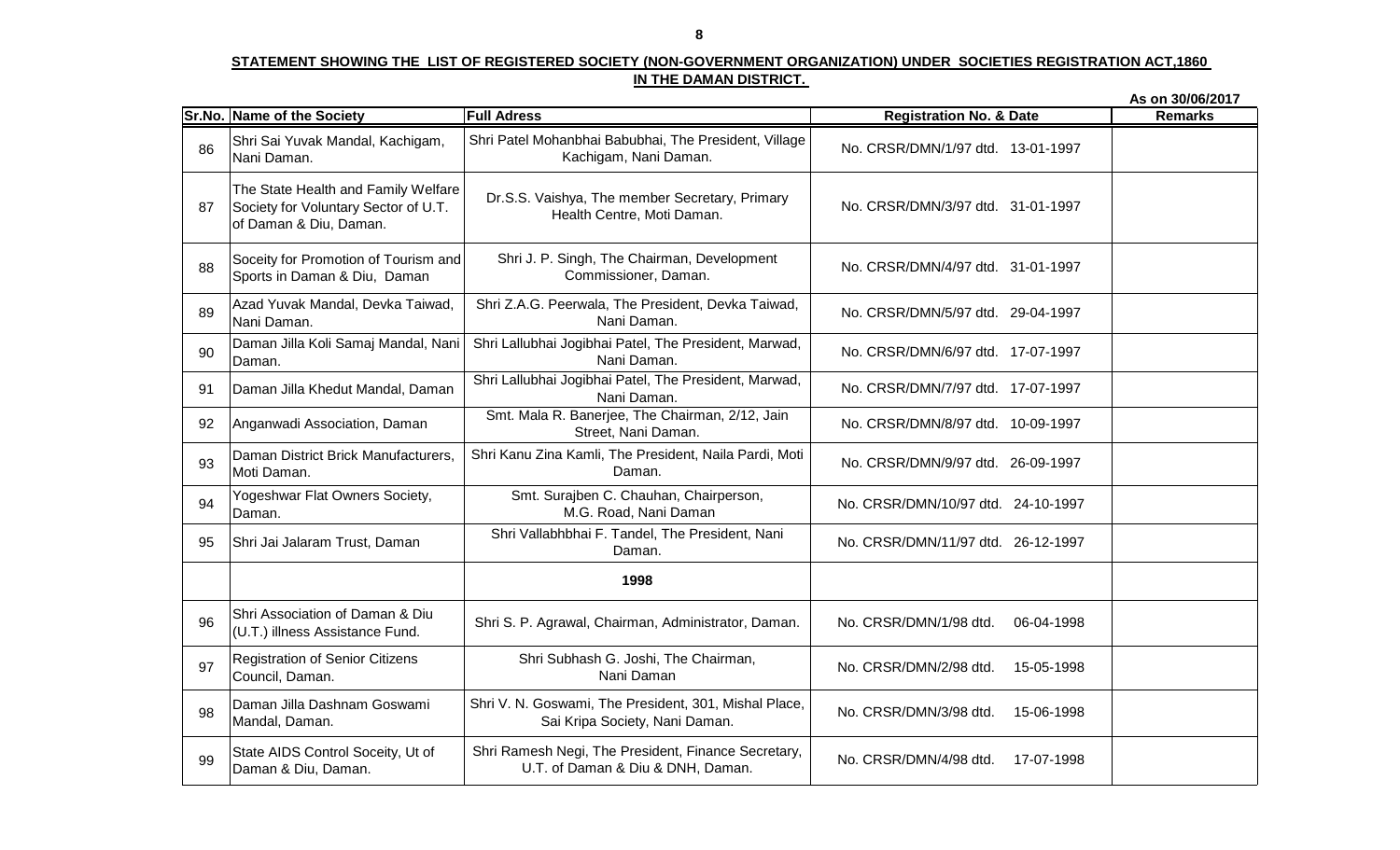#### **STATEMENT SHOWING THE LIST OF REGISTERED SOCIETY (NON-GOVERNMENT ORGANIZATION) UNDER SOCIETIES REGISTRATION ACT,1860 IN THE DAMAN DISTRICT.**

**As on 30/06/2017Sr.No. Name of the Society Full Adress**<u>**Registration No. & Date** Remarks</u> **1978** Shri Dhirubhai B. Patel, The President, V-Govt, Resi. 100 Junior Engineer Services, Association, Daman.101 Bhimpore Tempo Association, Bhimpore, Nani Daman.102Bhartiya Vadar Samaj Seva Sangh,<br>Nani Daman. 103Rajjasthan Jangid Brahmin Seva<br>Samiti, Daman. 104 Pragati Yuvak Mandal, Zari, Moti Daman105 Aggrawal Samaj at Zampabar, Nani Daman106 | Kadaiya Tempo Association, Daman 107 Netaji Subhashchandra Bose Sports Club, Dabhel, Nani Daman108 Shri Vishnu Mandir Sant Samaj Mandal, Varkund109 Bharat Industrial Estate, Association, Bhimpore,110 "Community Development Society",Daman111 Daman Jilla Mahyawanshi Samaj, Daman.112Daman Tempo Association, Daman,<br>Nani Daman Complex, DNH., Silvassa. No. CRSR/DMN/5/98 dtd. 03-10-1998 Shri Govindbhai Dayabhai Patel, The President, Limdimata Temple Road, Bhimpore, Nani Daman.No. CRSR/DMN/10/98 dtd. 07-01-1998Shri Sanjaybhai Nagarji Patel, Kadaiya, Nani Daman.No. CRSR/DMN/6/98 dtd. 09-10-1998No. CRSR/DMN/7/98 dtd. 07-01-1998Shri Kalyanji K. Kothakatalia, The President, Biblos Market, Nani Daman. No. CRSR/DMN/8/98 dtd. 05-03-1998 No. CRSR/DMN/11/98 dtd. 07-01-1998No. CRSR/DMN/1/99 dtd. 11-02-1999No. CRSR/DMN/2/99 dtd. 26-03-1999Shri Kairus S. Dadachandji, The President, Bhimpore, Nani Daman. No. CRSR/DMN/3/99 dtd. 26-03-1999 Shri Narendrabhai G. Bhathela, The Chairperson, Daman Municipal Council, Daman. No. CRSR/DMN/4/99 dtd. 31-07-1999 Shri Prakashbhai R. Dhodi, The President, Zari, Moti Daman. No. CRSR/DMN/9/98 dtd. 07-01-1998 No. CRSR/DMN/5/99 dtd. 27-04-1999Shri Jayantibhai Mithalbhai Patel, Khariwad, Nani Daman. No. CRSR/DMN/6/99 dtd. 26-03-1999 **1999**Dr. S.S. Vaishya, The President, Zampabar, Nani Daman.Shri Ramubhai Ganpatbhai Jadhav, The President, Opp. Coast Gard Building. Village Dunetha, Nani Daman.Shri Vishnubhai Fakirbhai Damania, The President, Mandni Towers, Groud Floor, Khariwad, Nani Daman.Shri Ramubhai Sukarbhai Patel, Dabhel, Nani DamanShri Vishnubhai Budhiya Tandel, The Chairman, TalaoFalia, Varkund, Nani Daman.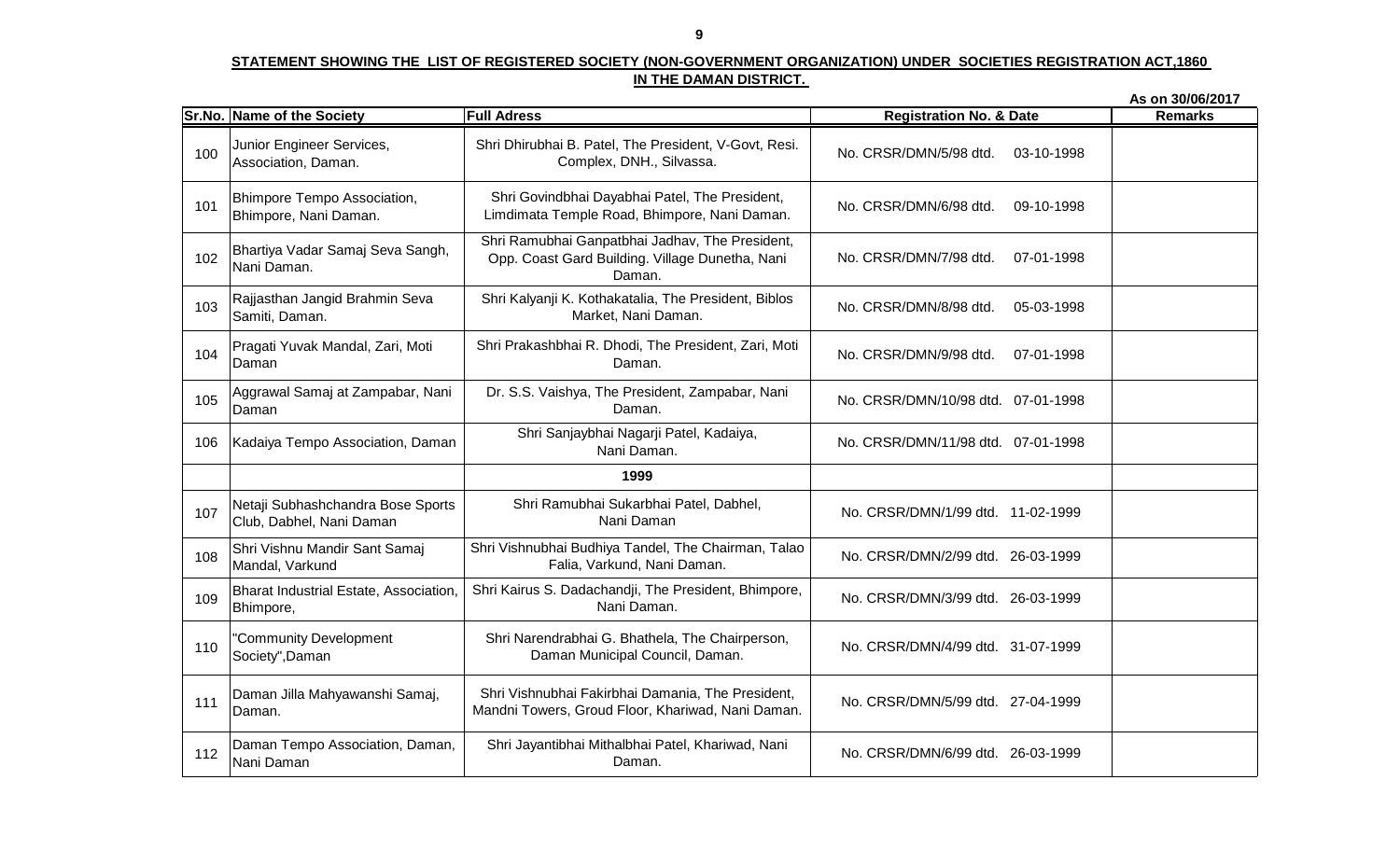**As on 30/06/2017Sr.No. Name of the Society Full Adress**<u>**Registration No. & Date** Remarks</u> **1978**Shri Bharatkumar Gopalbhai Tandel, Bodajiva Sheri, 113 Daman Jilla Rickshow Association, Daman.114Balaji Industrial Estate Gala Owners<br>Association, Daman. 115 Daman Bar Association, Daman. 116 Gopal Gaushala, Nani Daman 117 Engineers Association, Daman (Daman & Diu)118Daman Gymkhana Club, Daman at<br>Moti Daman. 119Sai Group Yuvak Mandal, Devka,<br>Road, Nani Daman. 120Shree Kadaiya Pragati Mandal,<br>Kadaiya Signal, Nani Daman 1 Om Shiv Seva Mandal, Dalwada,<br>Nani Daman 1212 Shri Bhensroad Yuvak Mandal,<br>Bhensroad, Nani Daman 122123 "CARE" Air port road, Nani Daman124"SARVODAYA MAHILA MANDAL",<br>Satya Complex, Moti Daman. 125 "VIVEK APARTMENT OWNER SOCIETY, Nani Daman.126 "Navnirman Yuvak Mandal, Dalwada, Nani Daman.127 "Probasee" Nani DamanNani Daman. (The President) No. CRSR/DMN/7/99 dtd. 26-03-1999 Shri Dilipkumar Chimanlal Modi, The Chairman, Somnath Road, Dabhel,Nani Daman Shri Mario F. Lopes, The President, Fort Area, MotiNo. CRSR/DMN/8/99 dtd. 25-08-1999Daman. No. CRSR/DMN/9/99 dtd. 26-10-1999 No. CRSR/DMN/10/99 dtd. 26-10-1999Shri Deuchand L. Solanki, The President, 15, Amar Shopping Centre, Dilip Nagar, Nani Daman. No. CRSR/DMN/11/99 dtd. 26-10-1999 Shri Raj K. Saxena, Collector & Secretary (Chairman), Moti Daman. No. CRSR/DMN/1/2000 dtd. 08-02-2000 Shri Kalpeshkumar H. Tandel, President, Devka, NaniDaman. No. CRSR/DMN/2/2000 dtd. 01-03-2000 Shri Ramesh Kalidas Patel, The President, Dalwada,Nani Daman. Shri Shailesh G. Patel, The President, Bhensroad, Nani No. CRSR/DMN/3/2000 dtd. 01-03-2000 Shri Ashokbhai Arjunbhai Agaria, The President, Kadaiya Signal, Nani Daman.No. CRSR/DMN/7/2000 dtd. 04-09-2000Shri Dhirubhai B. Damania, The Chairman, K.K.Marg, Nani Daman. No. CRSR/DMN/8/2000 dtd. 09-02-2001 Shri Manubhai Mahyawanshi, The President, Dalwada, Nani Daman. No. CRSR/DMN/9/2000 dtd. 09-02-2001 No. CRSR/DMN/4/2000 dtd. 01-03-2000Daman. No. CRSR/DMN/5/2000 dtd. 12-07-2000 Shri R.K. Shukla, The President, R/o. Hotel Prayag,Dipanjali Apptt., Airport Road, Nani Daman. No. CRSR/DMN/6/2000 dtd. 12-07-2000 No. CRSR/DMN/1/2001 dtd. 23-03-2001**20002001** Shri Aurobindo Mukharjee, The President, ShivshaktiSmt. Niruben Tandel, The President, Opp. Municipal Market, Moti Daman.Apartment, Nani Daman.Shri S.R. Rakshe, Chairperson, Dorikadaiya, Nani Daman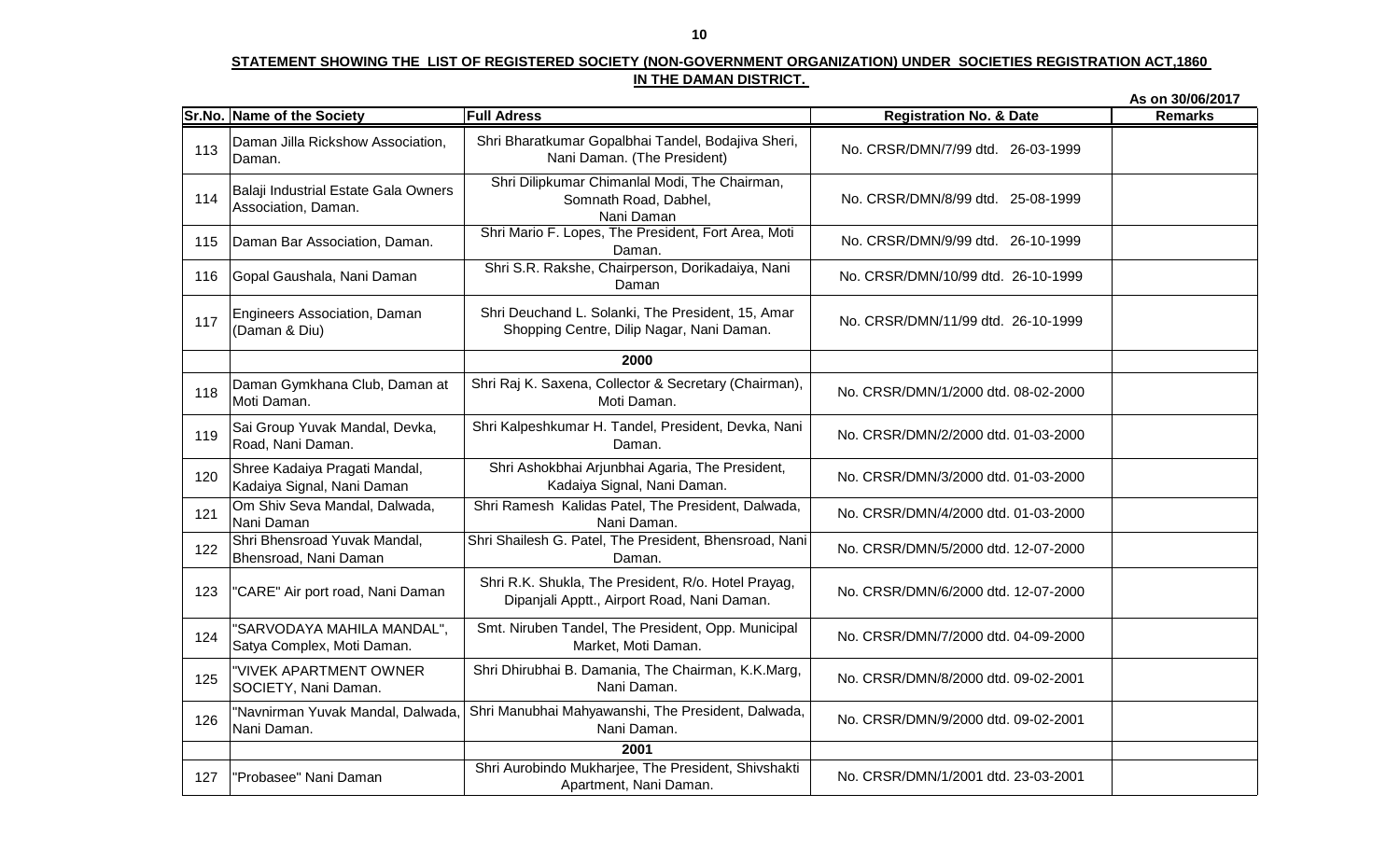|     |                                                                                                                    |                                                                                        |                                             | As on 30/06/2017 |
|-----|--------------------------------------------------------------------------------------------------------------------|----------------------------------------------------------------------------------------|---------------------------------------------|------------------|
|     | Sr.No. Name of the Society                                                                                         | <b>Full Adress</b>                                                                     | <b>Registration No. &amp; Date</b>          | <b>Remarks</b>   |
| 128 | "Maslak-E-Ala Hazrat Imam E-<br>Ahmed Raza Masjid Madresa &<br>Libracy Raza Chowk, Mota<br>Ghanchiwad, Nani Daman. | Shri Hussonbhai Misaji Keshuria, The President,<br>Ghanchiwad, Nani Daman.             | No. CRSR/DMN/2/2001 dtd. 23-04-2001         |                  |
| 129 | State Mental Health Society, U.T. of<br>Daman & Diu, Moti Daman.                                                   | Shri Ramesh Negi, The Chairperson/ President, Moti<br>Daman                            | No. CRSR/DMN/3/2001 dtd. 29-05-2001         |                  |
| 130 | Anjuman-E-Noorul Huda, Semawad,<br>Kharawad, Nani Daman.                                                           | Shri Jubbar Naanu Saiyed, The President, Semawad,<br>Kharawad, Nani Daman.             | No. CRSR/DMN/4/2001 (File approved)         |                  |
| 131 | "Daman-Vapi Taxi Owner<br>Association" Taxi Stand, Nani<br>Daman.                                                  | Shri Homrebhai N. Todiwala, The President, Ashirwad<br>Complex, 1st Floor, Nani Daman. | No. CRSR/DMN/5/2001 (File approved)         |                  |
| 132 | "Dilipnagar Development<br>Association, Dilip Nagar, Nani<br>Daman.                                                | Shri Laxmanbhai Durlabhai Tandel, The President, Dilip<br>Nagar, Nani Daman.           | No. CRSR/DMN/8/2001-02 dt. 1-10-2001        |                  |
| 133 | Swami Vivekanand Yuvak Mandal,<br>Dalwada, Nani Daman.                                                             | Shri Umeshbhai Babubhai Patel, Dalwada, Nani<br>Daman. (The President)                 | No. CRSR/DMN/9/2001-02 dt. 1-10-2001        |                  |
| 134 | Lawn Tennis Association, Roshan<br>Manjil, Zapa Bar, Nani Daman.                                                   | Shri Sanjay S. Shan, The President, Roshan Mansil,<br>Zapa Bar, Nani Daman.            | No. CRSR/DMN/10/2001-02<br>dt. 16-10-2001   |                  |
| 135 | Sagarputra Yuvak Mandal, Devka<br>Mangelwad, Nani Daman.                                                           | Shri Tulsidas G. Mangela, The President, Devka<br>Mangelwad, Nani Daman.               | No. CRSR/DMN/11/2001-02<br>dt. 29-10-2001   |                  |
| 136 | Honest Yuvak Mandal, Dalwada,<br>Nani Daman                                                                        | Shri Ashishkumar R. Damania, Dalwada,<br>Nani Daman                                    | No. CRSR/DMN/12/2001-02                     |                  |
| 137 | "Navnirman Yuvak Mandal" Pariary,<br>Moti Daman.                                                                   | Shri Bharatbhai Chhaganbhai Halpati, The President,<br>Pariary, Moti Daman.            | No. CRSR/DMN/13/2001-02 /<br>dt. 3-12-2001  |                  |
| 138 | "Navachetan Yuva Mandal", School<br>Falia, Zari, Moti Daman.                                                       | Shri Dhirubhai R. Dhodi, The President, Zari School<br>Falia, Zari.                    | No. CRSR/DMN/14/2001-02 /<br>dt. 6-12-2001  |                  |
| 139 | Shri Somnath Mahadev Society,<br>Dabhel, Nani Daman.                                                               | Shri Mohanbhai Vallabhbhai Tandel, The President,<br>Dabhel, Nani Daman.               | No. CRSR/DMN/15/2001-02 /<br>dt. 13-11-2001 |                  |
| 140 | Nav Yuvak Mandal Devka, Wadi<br>Falia, Nani Daman.                                                                 | Shri Shaileshbhai N. Patel, Devka, Wadi Falia, Nani<br>Daman, The President.           | No. CRSR/DMN/16/2001-02 /<br>dt. 28-12-2001 |                  |
| 141 | "Shakti Yuvak Mandal, Bhathaiya,<br>Nani Daman.                                                                    | Shri Dilipbhai A. Patel, The President, Bhathiya, Moti<br>Daman.                       | No. CRSR/DMN/17/2001-02 /<br>dt. 28-12-2001 |                  |
| 142 | Ekta Yuvak Mandal, Naila Pardi, Moti<br>Daman.                                                                     | Shri Navinbhai Laxmanbhai Halpati, The President,<br>Naila Pardi, Moti Daman.          | No. CRSR/DMN/18/2001-02 /<br>dt. 28-12-2001 |                  |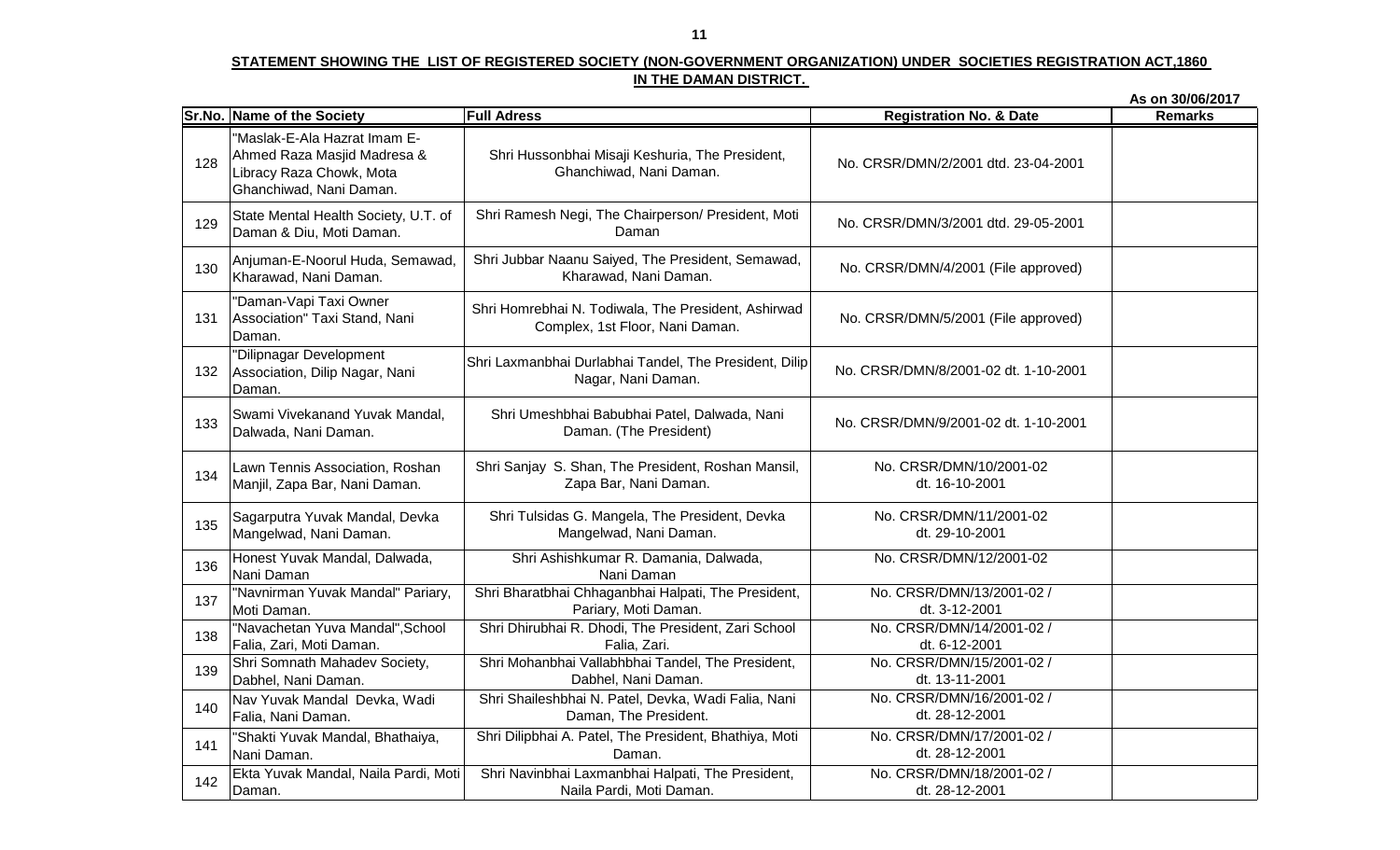|     |                                                                                |                                                                                                                                                                                                              |                                              | As on 30/06/2017 |
|-----|--------------------------------------------------------------------------------|--------------------------------------------------------------------------------------------------------------------------------------------------------------------------------------------------------------|----------------------------------------------|------------------|
|     | Sr.No. Name of the Society                                                     | <b>Full Adress</b>                                                                                                                                                                                           | <b>Registration No. &amp; Date</b>           | <b>Remarks</b>   |
| 143 | Vikram Yuvak Mandal, Vachla Falia,<br>Patlara, Moti Daman.                     | Shri Dipakbhai Jivanbhai Patel, The President, Vachla<br>Falia, Patlara, Moti Daman.                                                                                                                         | No. CRSR/DMN/19/2001-02 /<br>dt. 28-12-2001  |                  |
| 144 | Navyug Mitra Yuvak Mandal,<br>Bhenslore, Near Yogeshwar Mandir,<br>Nani Daman. | Shri Niteshkumar Ambalal Patel, The President,<br>Bhenslore, Nani Daman.                                                                                                                                     | No. CRSR/DMN/20/2001-02 /<br>dt. 28-12-2001  |                  |
| 145 | Parth Yuva Sangh, Pariary<br>Mahyavanshi Falia, Moti Daman.                    | Shri Rakesh Jagdish Rathod, The President, Pariary<br>Mahyavanshi Falia, Pariyari.                                                                                                                           | No. CRSR/DMN/21/2001-02 /<br>dt. 28-12-2001  |                  |
|     |                                                                                | 2002                                                                                                                                                                                                         |                                              |                  |
| 146 | Nachiket Yuvak Sangh, Dholar<br>Bariawad, Moti Daman.                          | Shri Mahesh Dera, The President, Dholar Bariawad,<br>Moti Daman.                                                                                                                                             | No. CRSR/DMN/22/2001-02 /<br>dt. 22-01-2002  |                  |
| 147 | Thana Mahila Mandal, Thanapardi,<br>Moti Daman.                                | Smt. Sadhnaben Naranbhai Patel, The President,<br>Thanapardi, Moti Daman.                                                                                                                                    | No. CRSR/DMN/23/2001-02 /<br>dt. 22-01-2002  |                  |
| 148 | Diu Parivar Mitra Mandal, Nani<br>Daman.                                       | Shri Babubhai B. Vaisya, The President, Nani Daman.                                                                                                                                                          | No. CRSR/DMN/24/2001-02 /<br>dt. 16-01-2002  |                  |
| 149 | United Youth Mandal, Main Road,<br>Bhamti, Moti Daman                          | Shri Pritam H. Rathod, The President, of United Youth<br>Mandal, Main Road, Bhamti,<br>Moti Daman                                                                                                            | No. CRSR/DMN/25/2001-02 /                    |                  |
| 150 | Marfalia Lodha Falia Yuvak Mandal,<br>Patlara, Moti Daman.                     | The President of Marfalia, Lodha Falia, Yuvak Mandal,<br>Shri Gulabbhai Babubhai Patel, Patlara, Moti Daman.                                                                                                 | No. CRSR/SRA/2001-02 /26<br>dtd. 07-08-2002  |                  |
| 151 | Cheranton's Education Society,<br>Navi Ori, Nani Daman.                        | Shri Antonio Fernandes, The President, Cherantons<br>Educational Society, NaviOri,<br>Nani Daman                                                                                                             | No. CRSR/SRA/1/2002-03 /<br>dtd. 30-05-2002  |                  |
| 152 | Press Syndicate, Daman, Fort Area,<br>Moti Daman.                              | Shri Hardik P. Shah, The President, Press Syndicate,<br>Daman. Fort Area, Moti Daman.                                                                                                                        | No. CRSR/SRA/2/2002-03 /<br>dtd. 06-08-2002  |                  |
| 153 | State Society for Leprosy, Blindness<br>& Tuberculosis, Daman.                 | The Secretary (Health)/ Finance Secretary. U.T. of<br>Daman & Diu, The President, State Society for<br>Leprosy, Blindness & Tuberculosis, Daman, Directorate<br>of Medical & Helth Service, PHC., Moti Daman | No. CRSR/SRA/11/2002-03 /<br>dtd. 04-09-2002 |                  |
| 154 | Ekta Yuvak Mandal, Bhamti,<br>Moti Daman.                                      | Shri Dipak Lallubhai Patel, The President, Ekta Yuvak<br>Mandal, Bhamti, Moti Daman.                                                                                                                         | No. CRSR/SRA/30/2002-03 /<br>dtd. 01-10-2002 |                  |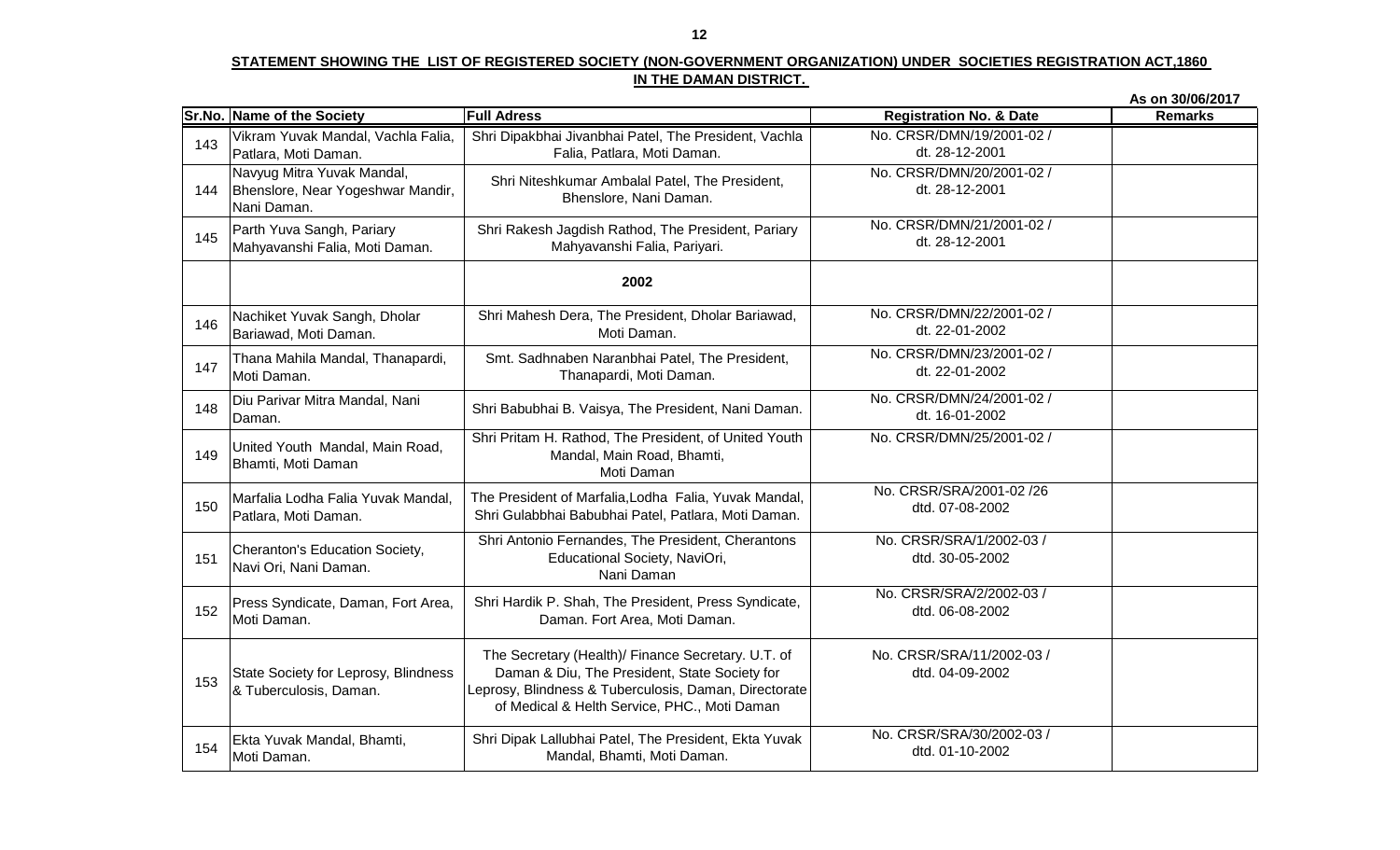|     |                                                          |                                                                                                                                                                             |                                              | As on 30/06/2017 |
|-----|----------------------------------------------------------|-----------------------------------------------------------------------------------------------------------------------------------------------------------------------------|----------------------------------------------|------------------|
|     | Sr.No. Name of the Society                               | <b>Full Adress</b>                                                                                                                                                          | <b>Registration No. &amp; Date</b>           | <b>Remarks</b>   |
| 155 | Kalakar Mitra Mandal, Daman.                             | Shri Navinbhai Akkhubhai Patel, The President,<br>Kalakar Mitra Mandal, Village Amalia, Near School,<br>Dabhel, Nani Daman.                                                 | No. CRSR/SRA/5/2002-03 /<br>dtd. 19-09-2002  |                  |
| 156 | Shiah Jafri Mashayakhi Momin<br>Jamaat.                  | Shri Gulamhaider Fatebhai Momin, The President,<br>Shiah Jaferi Mashayakhi Momin Jamaat, Daman<br>Azakhana-e-Abutalib, Near Khaiber Appartment,<br>Kharawad Rd, Nani Daman. | No. CRSR/SRA/8/2002-03 /<br>dtd. 01-10-2002  |                  |
| 157 | Sanj Pardi Yuvak Mandal, Nani<br>Daman.                  | Shri Nalinchandra Keshav Patel, The President, Sanj<br>Pardi Yuvak Mandal, Behind Marwad Hospital, Nani<br>Daman.                                                           | No. CRSR/SRA/27/2001-02 /<br>dtd. 14-11-2002 |                  |
| 158 | Shree Krishna Seva Samiti,<br>Nani Daman                 | Shri Ramsharanbhai S. Agrawal, The President, Shree<br>Krishna Seva Samiti, 'Radhakunj' Radhika Appt.,<br>Saikrupa Society IT, Mashal Chowk, Nani Daman.                    | No. CRSR/SRA/3/2002-03 /<br>dtd. 23-12-2002  |                  |
| 159 | State Malaria Society, U.T. of Daman<br>& Diu.           | Dr. M.R. Prabhakar, The President, The state Malaria<br>Society, Directorate of Medical & Health Services,<br>Primary Health Centre, Moti Daman.                            | No. CRSR/SRA/6/2002-03 /<br>dtd. 23-12-2002  |                  |
| 160 | Shri Jalaram Satsang<br>Mandal, Bhimpore, Nani Daman.    | Shri Babubhai Jivanji Patel, The President, Shree<br>Jalaram Satsang Mandal, Sy.No. 10-A, Bhandari<br>Street, Bhimpore, Nani Daman.                                         | No. CRSR/SRA/9/2002-03 /<br>dtd. 27-12-2002  |                  |
|     |                                                          | 2003                                                                                                                                                                        |                                              |                  |
| 161 | ShreeChhibadi Mata Mandir Societ,<br>Marwad, Nani Daman. | Shri Jayeshbhai P. Patel, The President, Shree<br>Chhibadi Mata Mandir Society, Marwad, Nani Daman.                                                                         | No. CRSR/SRA/12/2002-03 /<br>dtd. 28-05-2003 |                  |
| 162 | Nari Shakti Mandal, Bhamti, Moti<br>Daman.               | Kum. Pritiben Kishorbhai Patel, The President, Nari<br>Shakti Mandal, Bhamti, Moti Daman.                                                                                   | No. CRSR/SRA/3/2002-03 /<br>dtd. 28-05-2003  |                  |
| 163 | Unity Yuvak Mandal, Jampore,<br>Moti Daman.              | Shri Vinod R. Patel, The President, Unity Yuvak<br>Mandal, Jampore, Moti Daman.                                                                                             | No. CRSR/SRA/10/2002-03 /<br>dtd. 28-05-2003 |                  |
| 164 | Jay Ambe Yuvak Mandal, Moti<br>Vankad, Nani Daman.       | Shri Rameshbhai R. Damania, The President, Jay<br>Ambe Yuvak Mandal, Moti Vankad, Nani Daman.                                                                               | No. CRSR/SRA/17/2002-03 /<br>dtd. 28-05-2003 |                  |
| 165 | Unnati Mahila Mandal, Varkund, Nani<br>Daman.            | Smt. Maltiben A. Patel, The President, Unnati Mahila<br>Mandal, Mota Falia, Varkund, Nani Daman.                                                                            | No. CRSR/SRA/2/2002-03 /<br>dtd. 28-05-2003  |                  |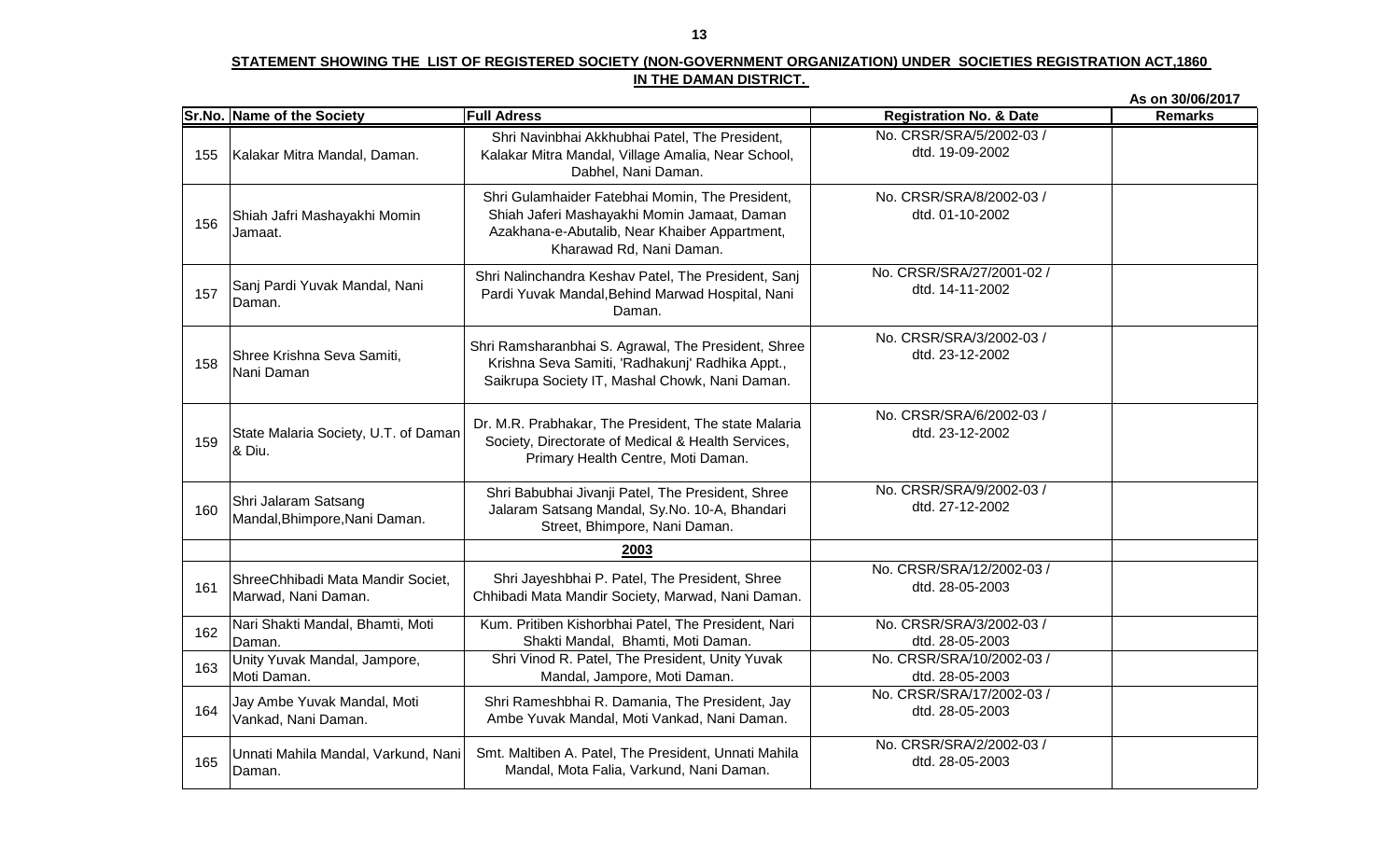|     |                                                    |                                                                                                |                                    | As on 30/06/2017 |
|-----|----------------------------------------------------|------------------------------------------------------------------------------------------------|------------------------------------|------------------|
|     | Sr.No. Name of the Society                         | <b>Full Adress</b>                                                                             | <b>Registration No. &amp; Date</b> | <b>Remarks</b>   |
|     | Ekta Mitra Mandal, Dungri Falia, Nani              | Shri Vinodbhai Devubhai Dhodi, The President, Ekta                                             | No. CRSR/SRA/1/2002-03 /           |                  |
| 166 | Daman.                                             | Mitra Mandal, H.No. 227, Dungri Falia, Kachigam, Nani                                          | dtd. 28-05-2003                    |                  |
|     |                                                    | Daman.                                                                                         |                                    |                  |
| 167 | Pragati Yuvak Mandal,                              | Shri Pravinbhai B. Patel, The President, Pragati Yuvak                                         | No. CRSR/SRA/16/2002-03 /          |                  |
|     | Dalwada, Nani Daman.                               | Mandal, Dalwada, Prakash, Falia, Devka Road, Nani                                              | dtd. 28-05-2003                    |                  |
| 168 | Shivshakti Yuvak Mandal, Pariary,                  | Shri Ramdas H. Patel, The President, Shivshakti Yuvak                                          | No. CRSR/SRA/19/2002-03 /          |                  |
|     | Moti Daman                                         | Mandal, Pariary                                                                                | dtd. 28-05-2003                    |                  |
|     | Shree Sai Yuvak Mandal, Nr.                        | Shri Rajnikant Hirabhai Damania, The President, Shree                                          | No. CRSR/SRA/7/2002-03 /           |                  |
| 169 | Custom House, Nani Daman.                          | Sai Yuvak Mandal, Near Custom House, Mora Falia,                                               | dtd. 28-05-2003                    |                  |
|     |                                                    | Nani Daman.                                                                                    | No. CRSR/SRA/13/2002-03 /          |                  |
| 170 | Shree Khariwad Yuvak Mandal,                       | Shri Jayantibhai Mithalbhai Patel, The President, Shree                                        | dtd. 28-05-2003                    |                  |
|     | Khariwad, Nani Daman.                              | Khariwad Yuvak Mandal, Khariwad, Nani Daman.                                                   |                                    |                  |
|     |                                                    | Shri Uttambhai L. Damania, The President, Shree                                                | No. CRSR/SRA/18/2002-03 /          |                  |
| 171 | Shree Mahyawanshi Vikash Mandal,                   | Mahyawanshi Vikash Mandal, School Street, Varkund,                                             | dtd. 28-05-2003                    |                  |
|     | Varkund, Nani Daman.                               | Nani Daman.                                                                                    |                                    |                  |
|     | Shree Jee Yuvak Mandal, Dori                       | Shri Ishvarbhai M. Patel, The President, Shree Jee                                             | No. CRSR/SRA/14/2002-03 /          |                  |
| 172 | Kadaiya, Nani Daman.                               | Yuvak Mandal, Dori Kadaiya, Nani Daman.                                                        | dtd. 28-05-2003                    |                  |
|     |                                                    |                                                                                                |                                    |                  |
|     |                                                    |                                                                                                | No. CRSR/SRA/15/2002-03 /          |                  |
| 173 | Bhakti Yuvak Mandal, Dabhel,<br>Nani Daman.        | Shri Pankajkumar B. Patel, The President, Bhakti                                               | dtd. 28-05-2003                    |                  |
|     |                                                    | Yuvak Mandal, Dabhel, Talav Falia, Nani Daman.                                                 |                                    |                  |
|     |                                                    |                                                                                                | No. CRSR/SRA/3/2002-03 /           |                  |
| 174 | Self Help Mahila Mandal, Zari,<br>Moti Daman       | Smt. Bhartiben Amrutbhai Dhodi, The President, Near<br>Temple, School Falia, Zari, Moti Daman. | dtd. 17-05-2003                    |                  |
|     |                                                    |                                                                                                |                                    |                  |
|     | Jai Shree Radheshyam Yuvak                         | Shri Bharatbhai Ranchhodbhai Patel, The President,                                             | No. CRSR/SRA/11/2002-03 /          |                  |
| 175 | Mandal, Dori Kadiaya.                              | Jay Shree Radheshyam Yuvak Mandal, Dori Kadaiya,                                               | dtd. 17-05-2003                    |                  |
|     |                                                    | Nani Daman.                                                                                    |                                    |                  |
|     | Akta Mahila Mandal, Badhliwadi, Moti               | Smt. Sarashwatiben R. Patel, The President, Akta                                               | No. CRSR/SRA/6/2002-03             |                  |
| 176 | Daman.                                             | Mahila Mandal, Badhliwadi, Moti Daman.                                                         | dtd. 24-06-2003                    |                  |
|     |                                                    |                                                                                                | No. CRSR/SRA/2/2003-04             |                  |
|     | Casa Lamira Cricket Club, Tin Batti,               | Shri Mukeshkumar V. Tandel, The President, Casa                                                | dtd. 24-06-2003                    |                  |
| 177 | Nani Daman.                                        | Lamira Cricket Club, Tin Batti, 21, Rajesh Complex,                                            |                                    |                  |
|     |                                                    | Nani Daman.                                                                                    |                                    |                  |
|     |                                                    | Shri M.R.R. Nair, The President, Sri Ayyappa Seva                                              | No. CRSR/SRA/8/2003-04             |                  |
| 178 | Shri Ayyappa Seva Samiti,<br>Ambawadi, Moti Daman. | Samiti, Madathilparampil Villa, Ambawadi, Moti Daman.                                          | dtd. 30-06-2003                    |                  |
|     |                                                    |                                                                                                |                                    |                  |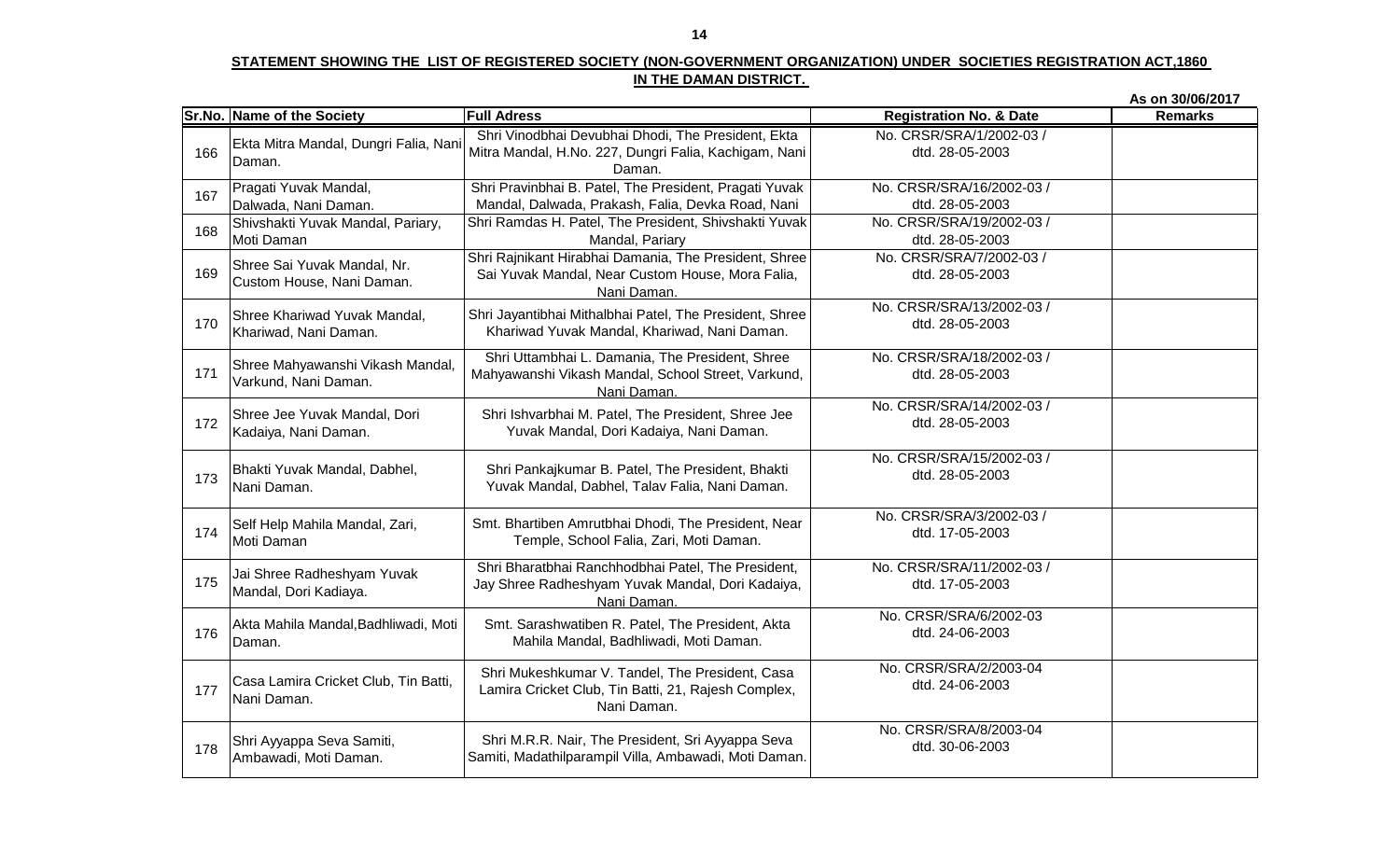|     |                                                                            |                                                                                                                             |                                            | As on 30/06/2017 |
|-----|----------------------------------------------------------------------------|-----------------------------------------------------------------------------------------------------------------------------|--------------------------------------------|------------------|
|     | Sr.No. Name of the Society                                                 | <b>Full Adress</b>                                                                                                          | <b>Registration No. &amp; Date</b>         | <b>Remarks</b>   |
| 179 | Sanjivani The Human Welfare,<br>Society, Tin Batti, Nani Daman             | Dr. Ashok S. Agarwal, The President, Sanjivani, The<br>Human Welfare Society, C/o. Hotel Sanman, Teen<br>Batti, Nani Daman. | No. CRSR/SRA/3/2003-04<br>dtd. 10-07-2003  |                  |
| 180 | Sarva Shiksha Abhiyan Society U.T.<br>of Daman & Diu.                      | Hon'ble Administrator, Chairman, Sarva Shiksha<br>Abhiyan Society, U.T. of Daman & Diu.                                     | No. CRSR/SRA/12/2003-04<br>dtd. 09-07-2003 |                  |
| 181 | Ujaval Yuva Mandal, Near<br>Ashramshala, zari, Moti Daman.                 | Shri Natubhai V. Dhodi, The President, Ujjaval Yuva<br>Mandal, Near Ashramshala, Zari, Moti Daman.                          | No. CRSR/SRA/08/2003-04<br>dtd. 26-07-2003 |                  |
| 182 | Daman Medical Association, Daman.                                          | Dr. S.S. Vaishya, The President, 9/129,<br>Navi Ori, Nani Daman.                                                            | No. CRSR/SRA/04/2003-04<br>dtd. 16-08-2003 |                  |
| 183 | Manav Samaj Vikas Samiti                                                   | Shri S.R. Raksha, The President, Bhamti, Moti Daman.                                                                        | No. CRSR/SRA/13/2003-04<br>dtd. 11-09-2003 |                  |
| 184 | Shree Daman Jilla Halpati Samaj,<br>Daman.                                 | Shri Kaushikbhai Babubhai Halpati, The President,<br>Kumbharwad, Behind Biblos Market, Nani Daman.                          | No. CRSR/SRA/11/2003-04<br>dtd. 17-09-2003 |                  |
| 185 | Daman Children's Memorial Society<br>in the U.T. of Daman & Diu.           | the Principal, Institute of Our Lady of Fatima, Moti<br>Daman.                                                              | No. CRSR/SRA/15/2003-04<br>dtd. 17-09-2003 |                  |
| 186 | Jai Jalaram Yuvak Mandal, Kathiria,<br>Mahyavanshi Falia, Nani Daman.      | Rathod Rajesh Kantilal, The President, Kathiria,<br>Mahyavanshi Falia, Nani Daman.                                          | No. CRSR/SRA/28/2003-04<br>dtd. 16-10-2003 |                  |
|     |                                                                            | 2004                                                                                                                        |                                            |                  |
| 187 | Shree Machhi Mahajan Moti Daman,<br>Patel Sheri, Machhiwad, Moti<br>Daman. | Shri Praveen Naginbhai Tandel, The President Machhi<br>Mahajan, Patel Sheri, Machhiwad, Moti Daman.                         | No. CRSR/SRA/25/2003-04<br>dtd. 25-08-2004 |                  |
| 188 | Shree Ganesh Yuvak Mandal,<br>Mitnawad, Khariwad, Nani Daman.              | Shri Deepak A. Mitana, The President, Shree Ganesh<br>Yuvak Mandal, Mitnawad, Mora Falia, Khariwad, Nani<br>Daman.          | No. CRSR/SRA/10/2003-04<br>dtd. 14-09-2004 |                  |
| 189 | Daman Jilla, Anavil Mandal, Daman.                                         | Shri Bakulkumar M. Desai, President, Daman Jilla<br>Anavil Mandal, Brahmin Falia, Bhimpore, Nani Daman.                     | No. CRSR/SRA/20/2003-04<br>dtd. 07-10-2004 |                  |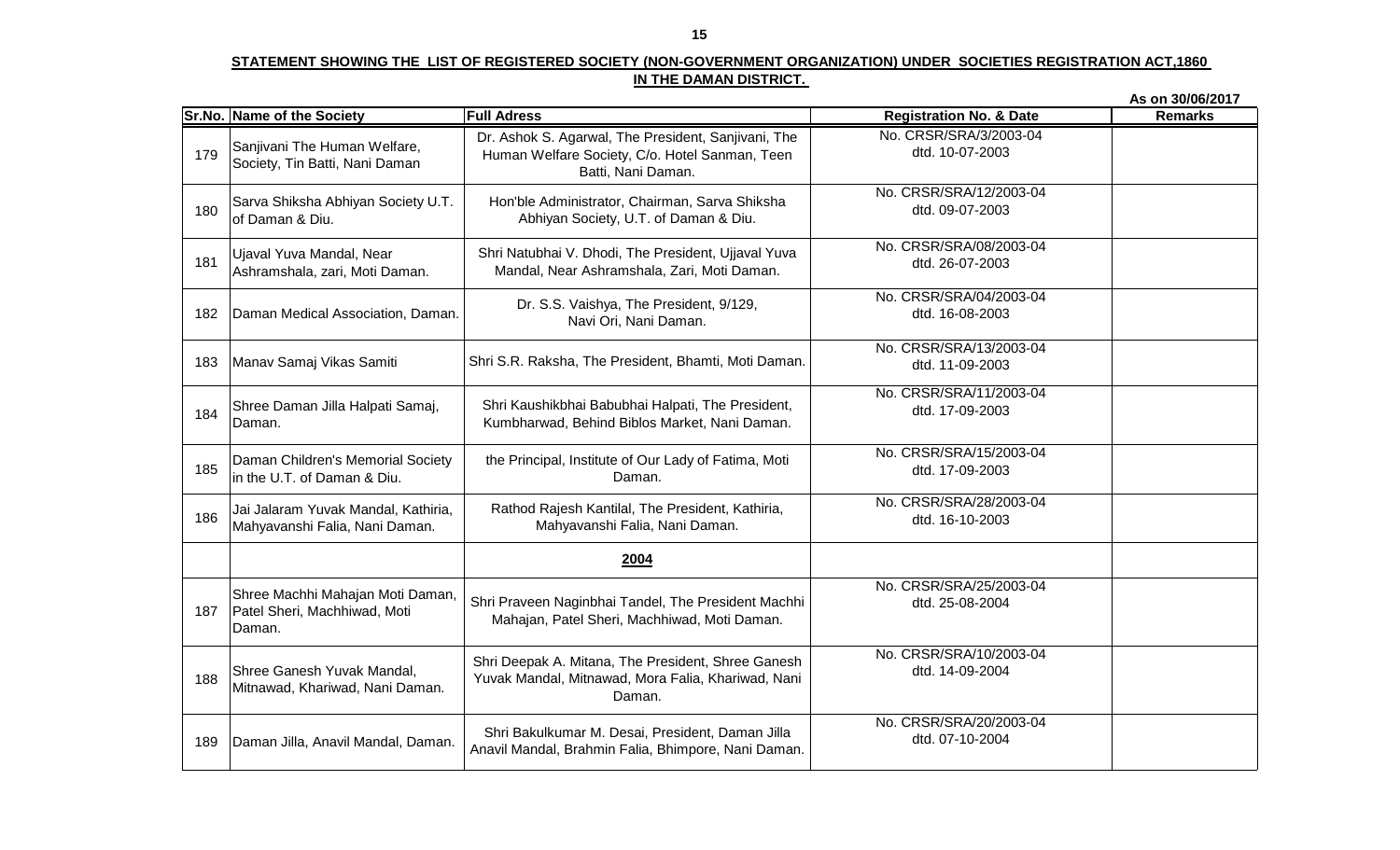|     |                                                                                                                                     |                                                                                                                                                                                                                                 |                                            | As on 30/06/2017 |
|-----|-------------------------------------------------------------------------------------------------------------------------------------|---------------------------------------------------------------------------------------------------------------------------------------------------------------------------------------------------------------------------------|--------------------------------------------|------------------|
|     | Sr.No. Name of the Society                                                                                                          | <b>Full Adress</b>                                                                                                                                                                                                              | <b>Registration No. &amp; Date</b>         | <b>Remarks</b>   |
| 190 | Daman Jilla, Dhodia Samaj, Zari,<br>Moti Daman.                                                                                     | Shri Bachubhai C. Dhodi, The President, Daman Jilla<br>Dhodiya Samaj, Bhramani Mata Mandir, Zari, School<br>Falia, Nani Daman.                                                                                                  | No. CRSR/SRA/26/2003-04<br>dtd. 02-12-2004 |                  |
| 191 | ParsiJagruti Mahila, Ashirwad<br>Complex, 1st Floor, Opp. Sangam<br>Bar, Zapabar, Nani Daman.                                       | Mrs. Bakhtawar M. Todiwala, The President, Parsi<br>Jagruti Mahila Mandal, Nani Daman.                                                                                                                                          | No. CRSR/SRA/19/2004-05<br>dtd. 30-10-2004 |                  |
|     |                                                                                                                                     | 2005                                                                                                                                                                                                                            |                                            |                  |
| 192 | Parsi Jagruti Mahila Mandal,<br>Ashirwad Complex, Zapa Bar,<br>Nani Daman.                                                          | Smt. Bakhtaver M. Todiwala, Chairman, Ashirwad<br>Complex, Opp. Sangam Bar,<br>Nani Daman.                                                                                                                                      | Reg. No. 01/2005 dtd. 11/01/2005           |                  |
| 193 | Adivasi Yuva Sangh, H. No. 15,<br>Nailapardi, Moti Daman.                                                                           | Shri Santosh Babar Halpati, President, Adivasi Yuva<br>Sangh, r/o. H. No. 15, Nailapardi, Moti Daman.                                                                                                                           | Reg. No. 02/2005 dtd. 12/04/2005           |                  |
| 194 | <b>District Tuberculosis Control Society</b><br>for Daman District, Primary Health<br>Centre, Moti Daman.                           | The Collector, Daman, Chairperson,<br>Moti Daman.                                                                                                                                                                               | Reg. No. 03/2005 dtd. 19/04/2005           |                  |
| 195 | "Daman Vibhag Koli Patel Kelvani<br>Vikas Mandal", Kunta Road,<br>Bhensroad, Nani Daman-396 210.                                    | Dahyabhai V. Patel, Observer of "Daman Vibhag Koli<br>Patel Kelvani Vikas Mandal" M.P. (Daman & Diu), r/o.<br>Dabhel, Nani Daman.                                                                                               | Reg. No. 04/2005 dtd. 29/06/2005           |                  |
| 196 | Mota Ghanchiwad Muslim<br>Association, Ghanchiwad, Nani<br>Daman.                                                                   | Aliraza Plastarwal, The President r/o. Mota<br>Ghanchiwad Muslim Association, Ghanchiwada, Nani<br>Daman.                                                                                                                       | Reg. No. 05/2005 dtd. 25/07/2005           |                  |
| 197 | "Indraprasth Parivar" Dilip Nagar,<br>Nani Daman.                                                                                   | Rakesh Mittal, The President of "Indraprasth Parivar"<br>r/o. Flat No. C/o. Dr. Uday H. Trivedi, Flat No. 202 &<br>203, 2nd Floor, Indraprasth Society, Survey NO.<br>432/1(65-66), Lane 5, Dilip Nagar, Nani Daman-<br>396210. | Reg. No. 06/2005 dtd. 09/09/2005           |                  |
| 198 | 'Sai Kripa Mitra Mandal" Shop No. 4,<br>Ground Floor, Gitanjali Apartment,<br>Sai Kripa Society No. 4, Airport<br>Road, Nani Daman. | Satishbhai B. Barad, The President of "Sai Kripa Mitra<br>Mandal" r/o. Sai Kripa Society No. 4, Nani Daman.                                                                                                                     | Reg. No. 07/2005 dtd. 29/09/2005           |                  |
| 199 | "Shri Sai Rural Education Society",<br>Dori Kadaiya, Nani Daman-396 210.                                                            | Ravindra Premabhai Tandel, President of Shri Sai<br>Rural Education Society, r/o. Opp. Gem Plaza, Govt.<br>College Road, Nani Daman.                                                                                            | Reg. No. 08/2005 dtd. 07/10/2005           |                  |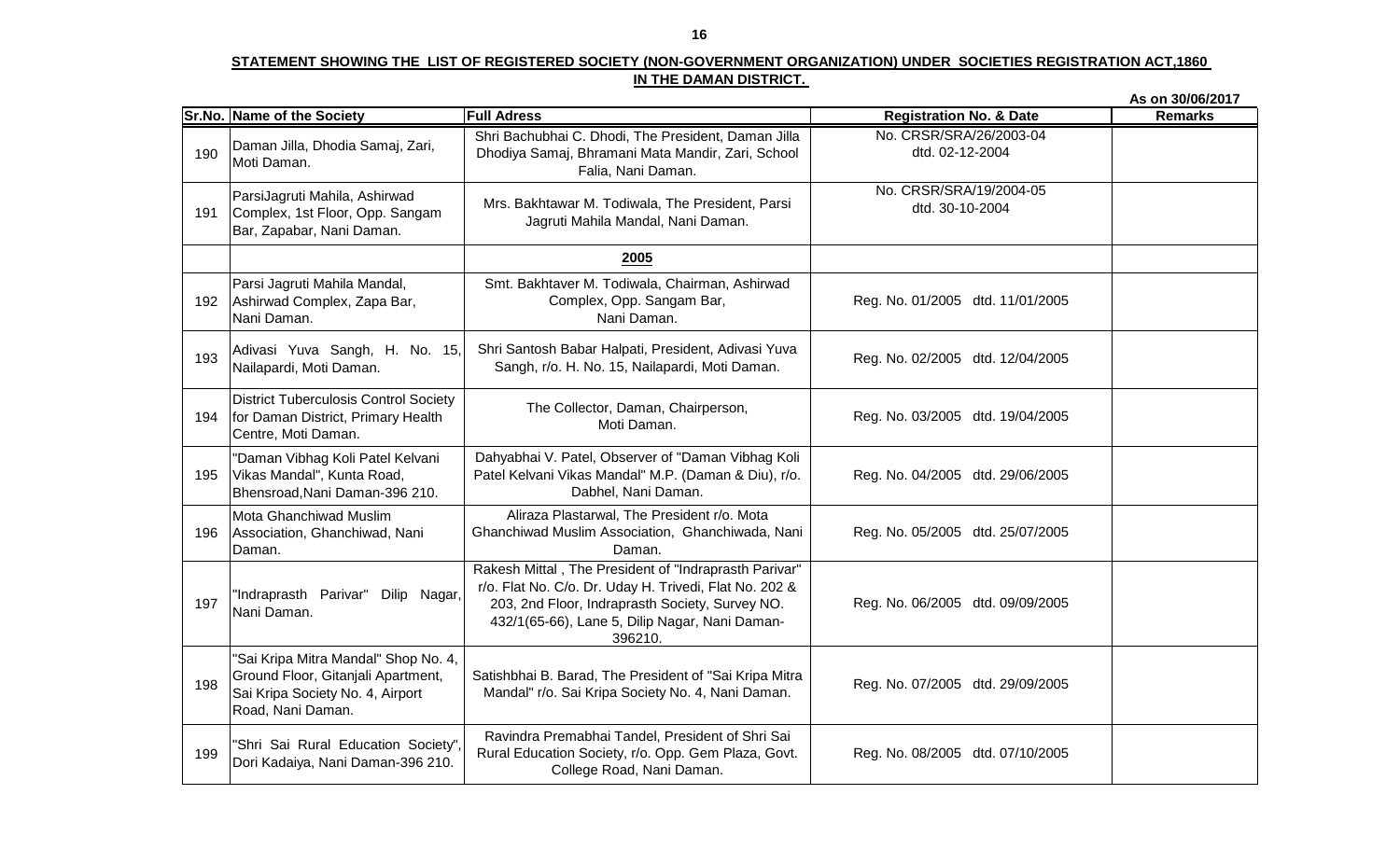|     |                                                                                                                    |                                                                                                                                                           |                                    | As on 30/06/2017 |
|-----|--------------------------------------------------------------------------------------------------------------------|-----------------------------------------------------------------------------------------------------------------------------------------------------------|------------------------------------|------------------|
|     | Sr.No. Name of the Society                                                                                         | <b>Full Adress</b>                                                                                                                                        | <b>Registration No. &amp; Date</b> | <b>Remarks</b>   |
| 200 | "United Youth Mandal" Bhamti, Main<br>Road, Moti Daman-396 220.                                                    | Jeshal K. Rathod, President "United Youth Mandal" r/o.<br>Bhamti, Moti Daman.                                                                             | Reg. No. 09/2005 dtd. 10/10/2005   |                  |
| 201 | "Jagruti Mahila Mandal", Dholar,<br>Bariyawad, Moti Daman-396 220.                                                 | Bebi Hirabhai Bari, President of "Jagruti Mahila Mandal"<br>r/o. Dholar, Bariyawad, Moti Daman.                                                           | Reg. No. 10/2005 dtd. 10/10/2005   |                  |
| 202 | 'Independent Bethel Assembly<br>Daman", Paradise Enclave, Char<br>Rasta, Opp. Dena Bank, Nani<br>Daman             | Biju Baby, President of "Independent Bethel Assembly<br>Daman" r/o. Pradise Enclave Building, Room No.4,<br>Char Rasta, Ground Floor, Nani Daman-396 210. | Reg. No. 11/2005 dtd. 24/10/2005   |                  |
|     |                                                                                                                    | 2006                                                                                                                                                      |                                    |                  |
| 203 | "State Health Society" U.T. of Daman<br>& Diu, PHC, Daman.                                                         | "State Health Society" U.T. of Daman & Diu, PHC,<br>Daman.                                                                                                | Reg. No. 1/2006                    |                  |
| 204 | "Divya Jyoti Rural Educ. Society,<br>Dabhel, Nani Daman.                                                           | President of "Divya Jyoti Rural Educ. Society, Dabhel,<br>Nani Daman.                                                                                     | Reg. No. 2/2006                    |                  |
| 205 | "Baba Bsukinath Tempo Association"<br>Prakash Faliya, Dalwada, Nani<br>Daman.                                      | President of "Baba Bsukinath Tempo Association"<br>Prakash Faliya, Dalwada, Nani Daman.                                                                   | Reg. No. 3/2006                    |                  |
| 206 | " Youth Action Force Daman - Diu "<br>Near Minibus Stand, Opp. HDFC<br>Bank, Tin Batti, Nani Daman, Nani<br>Daman. | President of " Santosh Gajanand " Darjiwad, Moti<br>Daman.                                                                                                | Reg. No. 4/2006                    |                  |
|     |                                                                                                                    | 2007                                                                                                                                                      |                                    |                  |
| 207 | Daman Isshinryu Karate & Kubudo<br>Association, House No. 1/232, Wadi<br>Faliya, Nani Daman.                       | Shri Kiran P. Prajapati, President of "Daman Isshinryu<br>Karate & Kubudo Association" r/o. House No. 1/232,<br>Wadi Faliya, Nani Daman-396 210.          | Reg. No. 1/2007 dtd. 18/06/2007    |                  |
| 208 | "Daman &<br>Paryatan Bhavan, Near Bus Stand,<br>Nani Daman.                                                        | Diu Press Club", Satish Sharma, President of "Daman & Diu Press Club"<br>r/o. 5, Alzas Chamber, Zapabar, Main Road, Nani<br>Daman,                        | dtd. 13/08/2007<br>Reg. No. 2/2007 |                  |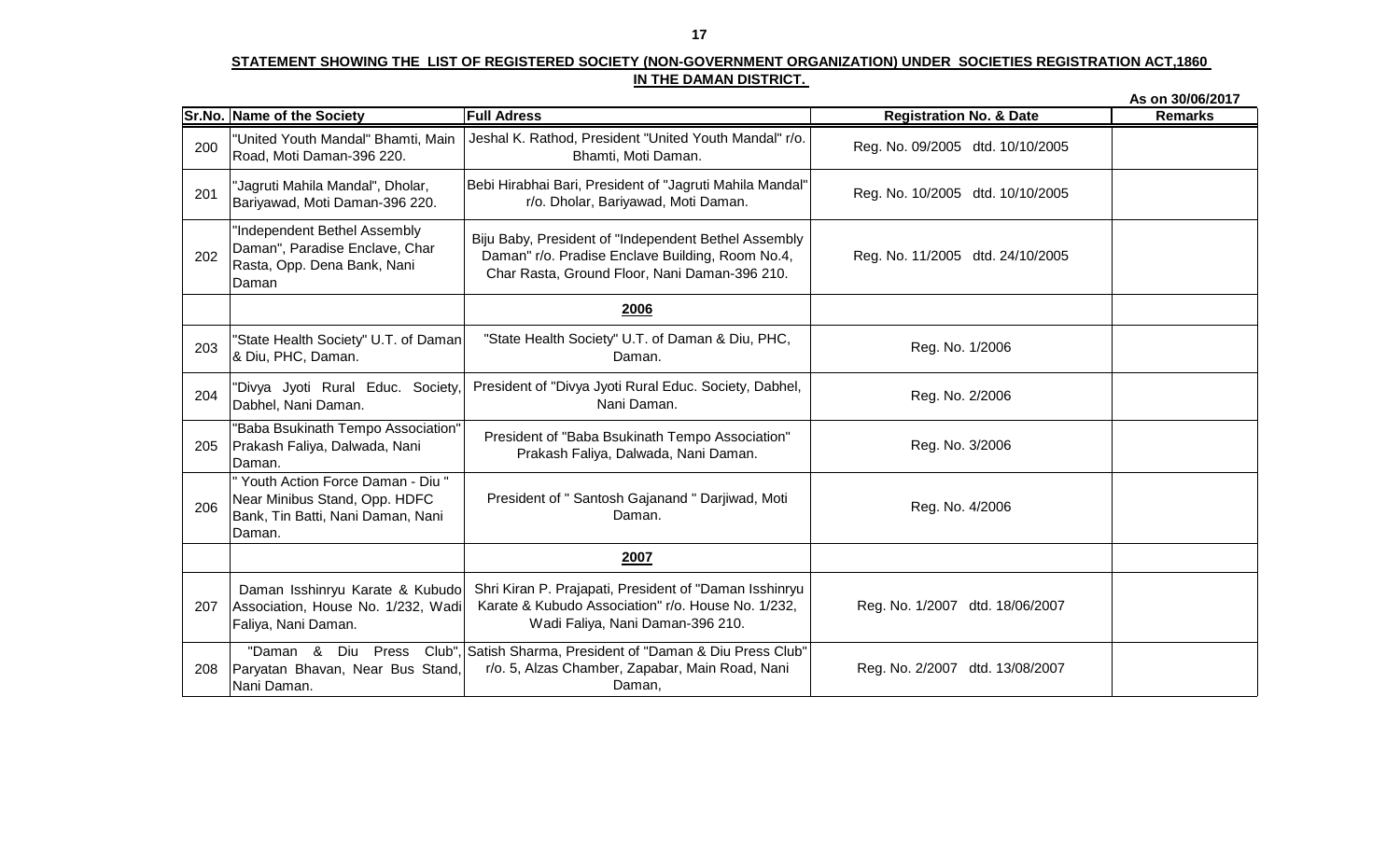|     |                                                                                                                                                            |                                                                                                                                                                                         |                                    | As on 30/06/2017 |
|-----|------------------------------------------------------------------------------------------------------------------------------------------------------------|-----------------------------------------------------------------------------------------------------------------------------------------------------------------------------------------|------------------------------------|------------------|
|     | Sr.No. Name of the Society                                                                                                                                 | <b>Full Adress</b>                                                                                                                                                                      | <b>Registration No. &amp; Date</b> | <b>Remarks</b>   |
|     |                                                                                                                                                            | 2008                                                                                                                                                                                    |                                    |                  |
| 209 | 'Society for Prevention of Cruelty to<br>Animals (SPCA)" Department of A.H.<br>& V.S. office of the Veterinary<br>Officer, Nani Daman.                     | Vikas Anand, IAS, The Collector, Daman.                                                                                                                                                 | Reg. No. 1/2008 dtd. 01/01/2008    |                  |
| 210 | Samiti/Health<br>"Rogi<br>Kalyan<br>Management Society of District<br>Hospital, Marwad, Daman" PHC,<br>Daman.                                              | Collector, Daman, Chairperson                                                                                                                                                           | Reg. No. 2/2008 dtd. 25/01/2008    |                  |
| 211 | "District Health Society (Daman)",<br>PHC, Daman.                                                                                                          | Vikas Anand, IAS, The Collector, Daman.                                                                                                                                                 | Reg. No. 3/2008 dtd. 25/01/2008    |                  |
| 212 | "Daman "<br>Cricket Association" at<br>Subhashchandra<br><b>Bose</b><br>Netaji<br>Stadium, Dabhel, Nani Daman,<br>Daman.                                   | Shri Dahyabhai Vallabhbhai Patel, The President of<br>"Daman Cricket Association" Dabhel, Nani Daman.                                                                                   | Reg. No. 5/2008 dtd. 15/05/2008    |                  |
| 213 | Near Teen Batti, Nani Daman                                                                                                                                | "Aman Academy" 1st Floor, Deep Alkesh Shrivastava, President of "Aman Academy" r/o.<br>Complex, Behind Mini Bus stand, 401, Nilkamal Apartment, Lane No. 5, Dilip Nagar, Nani<br>Daman. | Reg. No. 6/2008 dtd. 07/04/2008    |                  |
| 214 | "Samiti Society of Rogi Kalyan<br>Samiti/Health Management Society"<br>C.H.C., Moti Daman.                                                                 | Shri Vikas Anand, Collector & District Magistrate,<br>Daman                                                                                                                             | Reg. No. 7/2008 dtd. 03/04/2008    |                  |
| 215 | "UT's Patrakar Sangh of Daman"<br>C/o. Sabera India Times, Alzas Bldg,<br>Zapa Bar, Nani Daman.                                                            | Muslim A. Ghoghawada, Editor Daman News,<br>President of "U.T's Patrakar Sangh of Daman" r/o.<br>Abhilasa Complex, Nani Daman.                                                          | Reg. No. 8/2008 dtd. 20/06/2008    |                  |
| 216 | 'Shree Somnath Education Society"<br>Near Somnath Temple, Dabhel, Nani<br>Daman                                                                            | Smt. Jagrutiben D. Patel, President of "Shree Somnath<br>Education Society" r/o. 30-A, Ghelwad Falia, Dabhel,<br>Nani Daman.                                                            | Reg. No. 9/2008 dtd. 02/07/2008    |                  |
| 217 | 8 <sub>o</sub><br>E-Governance<br>Diu<br>'Daman<br>Society" (DDEGS), Department of<br>Information<br>Technology,<br>U.T.<br>Administration of Daman & Diu. | Shri Satya Gopal, IAS, Hon'ble Administrator,<br>Secretariat, Daman Chair Person of "Daman & Diu E-<br>Governance Society" (DDEGS).                                                     | Reg. No. 10/2008 dtd. 09/07/2008   |                  |
| 218 | 'Khandesh<br>Sunnat<br>Jamat"<br>Kharawad, Nani Daman.                                                                                                     | Haji Badruddin Mohidin Beg, President of "Khandesh<br>Sunnat Jamat" r/o. Opp. Petrol Pump, Khariwad, Nani<br>Daman.                                                                     | Reg. No. 11/2008 dtd. 10/09/2008   |                  |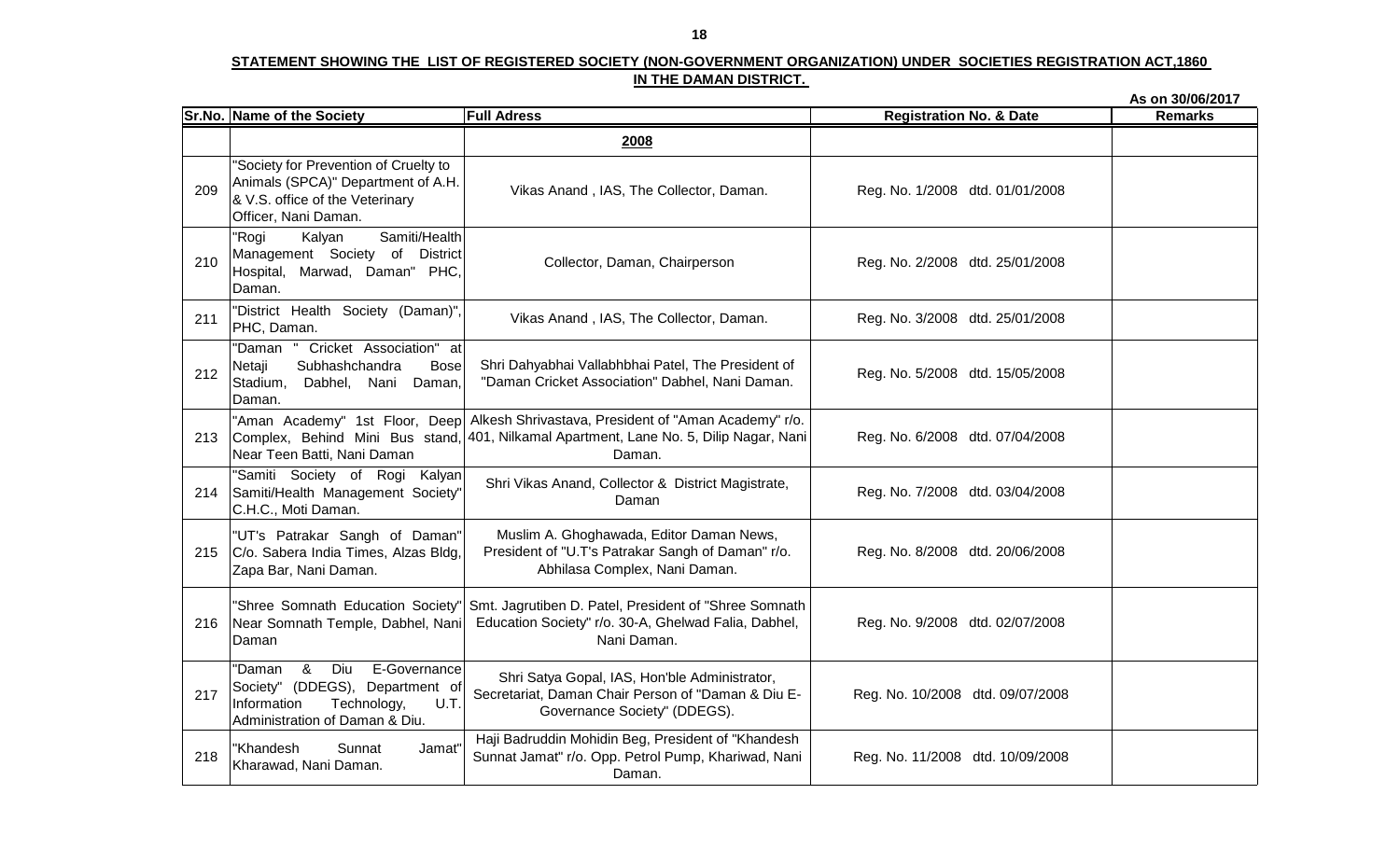|     |                                                                                                                          |                                                                                                                                                            |                                    | As on 30/06/2017 |
|-----|--------------------------------------------------------------------------------------------------------------------------|------------------------------------------------------------------------------------------------------------------------------------------------------------|------------------------------------|------------------|
|     | Sr.No. Name of the Society                                                                                               | <b>Full Adress</b>                                                                                                                                         | <b>Registration No. &amp; Date</b> | <b>Remarks</b>   |
| 219 | "Shree Daman Jilla Varli Samaj,<br>Daman" Varliwad, Jampore, Moti<br>Daman.                                              | Shri Bharat Raman Varli, President of "Shree Daman<br>Jilla Varli Samaj, Daman" r/o. Jampore, Varliwad, Moti<br>Daman.                                     | Reg. No. 12/2008 dtd. 10/09/2008   |                  |
|     |                                                                                                                          | 2009                                                                                                                                                       |                                    |                  |
| 220 | "Daman Sports Society" C/o. Sports<br>Complex, Behind old Collectorate<br>Campus, Moti Daman.                            | Development Commissioner, DD & DNH, Chairman /<br>President.                                                                                               | Reg. No. 1/2009 dtd. 27/02/2009    |                  |
| 221 | "Laxmi Mahila Mandal" Pariyari,<br>Mahyavanshi Falia, Moti Daman.                                                        | Dipika K. Damania, President of "Laxmi Mahila<br>Mandal", r/o. Pariyari, Mahyavanshi Falia, Moti Daman.                                                    | Reg. No. 2/2009 dtd. 12/03/2009    |                  |
| 222 | "Rogi Kalyan Samiti / Health<br>Management Society", Primary<br>Health Centre, Kachigam, Nani<br>Daman.                  | Chair person, Deputy Director, P.H.C., Daman                                                                                                               | Reg. No. 3/2009 dtd. 26/08/2009    |                  |
| 223 | Satyam House, Mashal Chowk, Nani<br>Daman.                                                                               | "Satyam Social Welfare Society", Suvarna Lamanrao Borate, President of "Satyam Social<br>Welfare Society", r/o. Satyam House, Mashal Chowk,<br>Nani Daman. | Reg. No. 4/2009 dtd. 24/08/2009    |                  |
| 224 | "Aadarsh Yuvak Mandal", Lodha<br>Falia, Patlara, Moti Daman.                                                             | Patel Maheshbhai Laxmanbhai, President of "Aadarsh<br>Yuvak Mandal", Patlara, Moti Daman.                                                                  | Reg. No. 5/2009 dtd. 25/08/2009    |                  |
| 225 | "Uttar Bartiya Sanscrutik Seva<br>Samiti", Electricity Department, Near<br>Satyanarayan Temple, Kathiria, Nani<br>Daman. | Shri Mahendra Sahani, President of Uttar Bhartiya<br>Sanskrutik Seva Samiti, r/o. Electricity Department,<br>Kathiria, Nani Daman.                         | Reg. No. 6/2009 dtd. 31/08/2009    |                  |
| 226 | "Daman & Diu Computerization of<br>Police<br>Services<br>Society<br>The<br>(DDCOPS)", Police Station, Daman              | Chairman, Shri Tajender Singh Luthra, Dy. Inspector<br>General of Police, Daman & Diu & Dadra & Nagar<br>Haveli, Daman                                     | Reg. No. 7/2009 dtd. 21/10/2009    |                  |
| 227 | "Shree Mahyavanshi Samaj Youva<br>Mandal",<br>Manoj<br>Giri<br>Nagar,<br>Magarwada, Moti Daman.                          | Shri Mansukhlal H. Damania, Manoj Giri Nagar,<br>Magarwada, Moti Daman                                                                                     | Reg. No. 8/2009 dtd. 27/10/2009    |                  |
| 228 | "Shree Yuva Shakti Mandal", 14/47-<br>A, G-5, Radhe Building, Dilip Nagar,<br>Nani Daman.                                | Mr. Pramod K. Damania, President of "Shree Yuva<br>Shakti Mandal", r/o. Jain Street, Nani Daman.                                                           | Reg. No. 9/2009 dtd. 26/10/2009    |                  |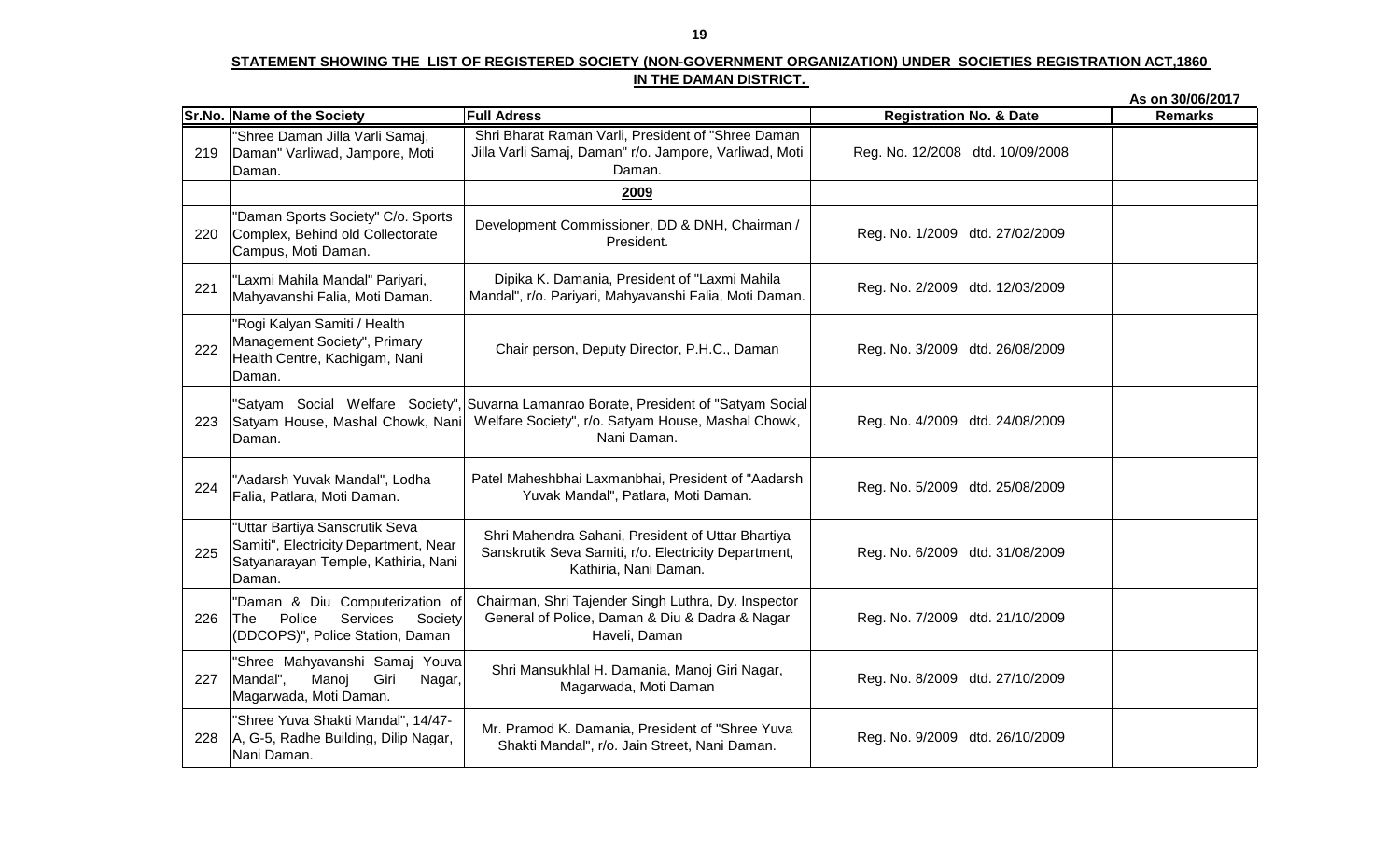|     |                                                                                                                                    |                                                                                                                                                             |                                    | As on 30/06/2017 |
|-----|------------------------------------------------------------------------------------------------------------------------------------|-------------------------------------------------------------------------------------------------------------------------------------------------------------|------------------------------------|------------------|
|     | Sr.No. Name of the Society                                                                                                         | <b>Full Adress</b>                                                                                                                                          | <b>Registration No. &amp; Date</b> | <b>Remarks</b>   |
| 229 | "Jay Limadi Mata Mandal"<br>Char<br>rasta, Bhimpore,<br>Nani<br>Daman,<br>Daman.                                                   | Shantilal H. Patel, President of "Jay Limadi Mata<br>Mandal" r/o. Patel Falia, Bhimpore, Nani Daman.                                                        | Reg. No. 10/2009 dtd. 07/12/2009   |                  |
| 230 | "Aim Education Society" Bhitwadi,<br>Near Collector Office, Moti Daman.                                                            | Mr. Mohindin Umarmia, President "Aim Education<br>Society" r/o. Bhitwadi, Moti Daman.                                                                       | Reg. No. 11/2009 dtd. 05/12/2009   |                  |
| 231 | "Jay Ambe Thanapardi Yuva Mandal"<br>Ambe Mata Mandir, Thanapardi,<br>Mahyavanshi Falia, Moti Daman                                | Kailash K. Mahyawanshi, President of "Jay Ambe<br>Thanapardi Yuva Mandal" r/o. Thanapardi, Moti<br>Daman.                                                   | Reg. No. 13/2009 dtd. 30/12/2009   |                  |
|     |                                                                                                                                    | 2010                                                                                                                                                        |                                    |                  |
| 232 | "Pratichi" Manchha Complex, Mashal<br>Chowk, Nani Daman.                                                                           | Monotosh Ghosh Dastidar, President of "Pratichi" r/o.<br>Flant NO. 205, Manchha Complex, Mashal Chowk,<br>Nani Daman.                                       | Reg. No. 01/2010 dtd. 19/04/2010   |                  |
| 233 | "Rashtriya Madhyamik Shiksha<br>Abhiyan Society (RMSA)", U.T. of<br>Daman & Diu, Director of Education,<br>Near Jetty, Nani Daman. | Hon'ble Administrator, U.T. of Daman & Diu and D&Mh.<br>Chairman                                                                                            | Reg. No. 02/2010 dtd. 5th/05/2010  |                  |
| 234 | "All Daman and Diu Karate Do<br>Association" Matra Pita Chhaya,<br>Bhitwadi, Moti Daman.                                           | Mr. Ketan Dahyabhai Patel, President of "All Daman &<br>Diu Karate Do Association", r/o. Somnath, Daman.                                                    | Reg. No. 03/2010 dtd. 10/05/2010   |                  |
| 235 | "Erach Educational Institute",<br>Damania Enclave, "A" Wing, Ground<br>Floor, Near IOC Petrol Pump,<br>Khariwad, Nani Daman.       | Aspi Erach Damania, President of "Erach Educational<br>Institute, r/o. Near Char Rasta, Opp. Muncipal Market,<br>Nani Daman.                                | Reg. No. 04/2010 dtd. 30/07/2010   |                  |
| 236 | "Daman & Diu Grahak Surksha<br>Sangh" Damania Enclave, "A" Wing,<br>C/5, Near IOC Petrol Pump,<br>Khariwad, Nani Daman             | Mr. Manilal Par, The president of "Daman & Diu Grahak<br>Suraksha Sangh", r/o. Damania Enclave "A" Wing C/5,<br>Near IOC Petrol Pump, Khariwad, Nani Daman. | Reg. No. 05/2010 dtd. 30/07/2010   |                  |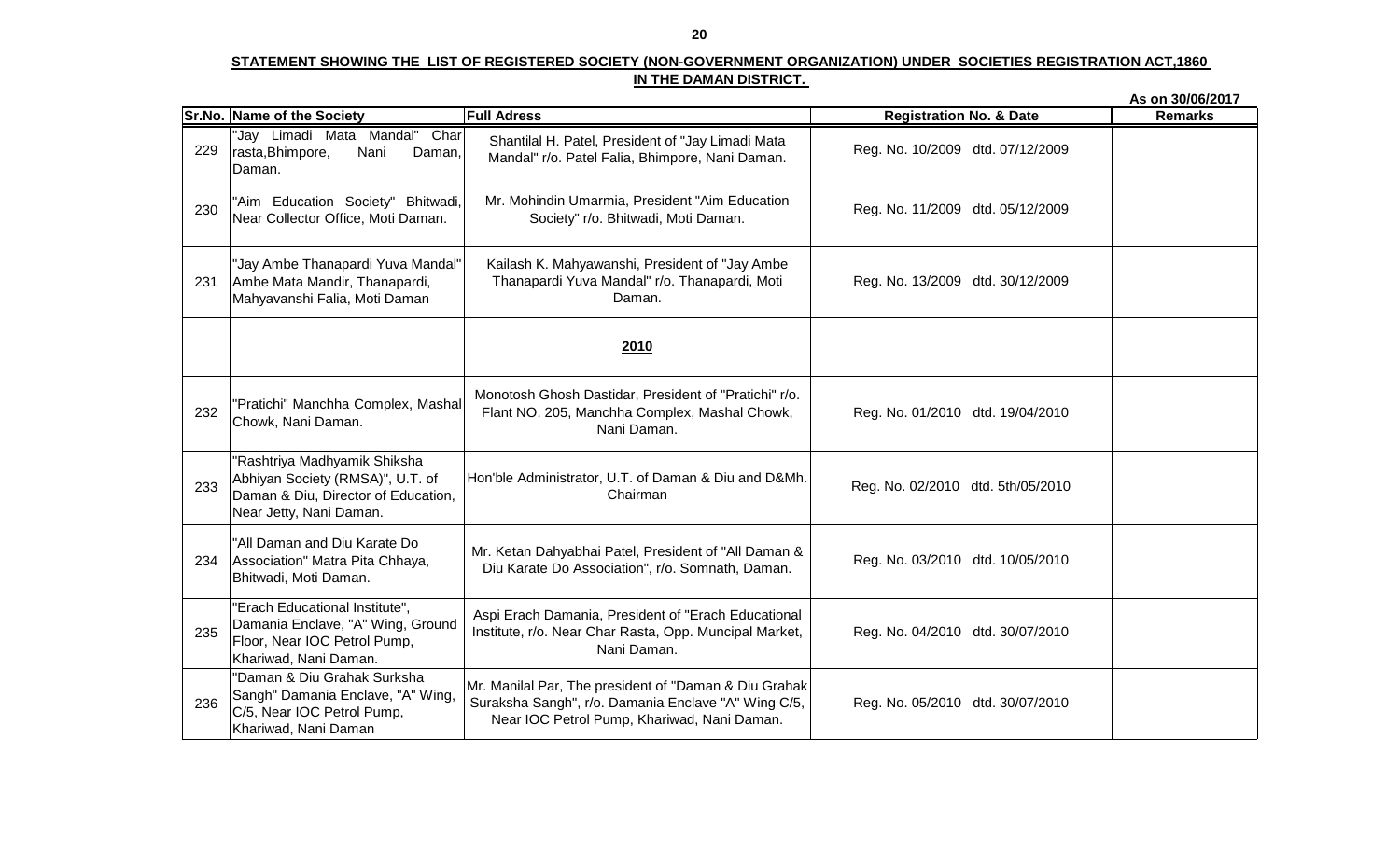|     |                                                                                                                       |                                                                                                                                                                          |                                    | As on 30/06/2017 |
|-----|-----------------------------------------------------------------------------------------------------------------------|--------------------------------------------------------------------------------------------------------------------------------------------------------------------------|------------------------------------|------------------|
|     | Sr.No. Name of the Society                                                                                            | <b>Full Adress</b>                                                                                                                                                       | <b>Registration No. &amp; Date</b> | <b>Remarks</b>   |
| 237 | "Sai Sangathan" Patlara, Talav Falia,<br>Moti Daman.                                                                  | Mr. Dharmesh amrat Patel, The president of "Sai<br>Sangathan", r/o. Patlara, Talav Falia, Moti Daman                                                                     | Reg. No. 06/2010 dtd. 23/08/2010   |                  |
|     |                                                                                                                       | 2011                                                                                                                                                                     |                                    |                  |
| 238 | "Shree Vitthal Namdev Rajasthan<br>Chhipa Samaj, Daman (U.T.), Shree<br>Namdev Kirana Stores, Somnath,<br>Nani Daman. | Shri Babubhai Kishanlal Chhipa, President of " Shree<br>Vitthal Namdev Rajasthan Chhipa Samaj, Daman<br>(U.T.)" r/o. Shree Namdev Kirana Stores, Somnath,<br>Nani Daman. | Reg. No. 01/2011 dtd. 04/02/2011   |                  |
| 239 | "Cricket Daman" Hotel Maharaja,<br>Super Market, Shop No.7, Opp.<br>Police Station, Nani Daman.                       | Dharmeshkumar B. Patel, President of "Cricket<br>Daman" r/o. Hotel Maharaja, Super Market, Shop No.7,<br>Opp. Police Station, Nani Daman.                                | Reg. No. 02/2011 dtd. 28/02/2011   |                  |
| 240 | "Royal Park-1 Society, Daman" Ice<br>Factory Road, Near Mashal Chowk,<br>Nani Daman                                   | Shri Majid Adam Ladhani, President of "Royal Park-1<br>Society, Daman" r/o. DMC-15-183/E/G-1, Flat No. G-<br>01, Nani Daman.                                             | Reg. No. 03/2011 dtd. 16/03/2011   |                  |
| 241 | "Mahyavanshi Mahila Mandal" Opp.<br>Panchayat Office, Dabhel, Nani<br>Daman                                           | Bharti Ramesh Dabulkar, President, of "Mahyavanshi<br>Mahila Mandal" r/o. Dabhel Nani Daman, Daman-396<br>210.                                                           | Reg. No. 04/2011 dtd. 16/03/2011   |                  |
| 242 | "Step Up Foundation" 117/8 Jain<br>Street, Nani Daman.                                                                | Vishalbhai Chhaganbhai Tandel, President of "Step Up<br>Foundation" 117/8 Jain Street, Nani Daman-.396 210.                                                              | Reg. No. 05/2011 dtd. 22/03/2011   |                  |
| 243 | "Daman & Diu Tennis Ball Cricket<br>Association" Hrishikesh Apartment,<br>Ground Floor, Dilip Nagar, Nani<br>Daman.   | Dharmendra M. Tandel, President of "Daman & Diu<br>Tennis Ball Cricket Association" r/o. Parkota Sheri,<br>Nani Daman, Daman.                                            | Reg. No. 06/2011 dtd. 22/03/2011   |                  |
| 244 | "Shree Daman District Bhandari<br>Samaj, Dunetha, Daman" Bhandari<br>Samaj Hall, Near Dunetha                         | Shri Rameshchandra Mohanbhai Patel, President,<br>"Shree Daman District Bhandari Samaj, Dunetha,<br>Daman" H. No. 424/5, School Falia, Dunetha, Nani                     | Reg. No. 07/2011 dtd. 22/03/2011   |                  |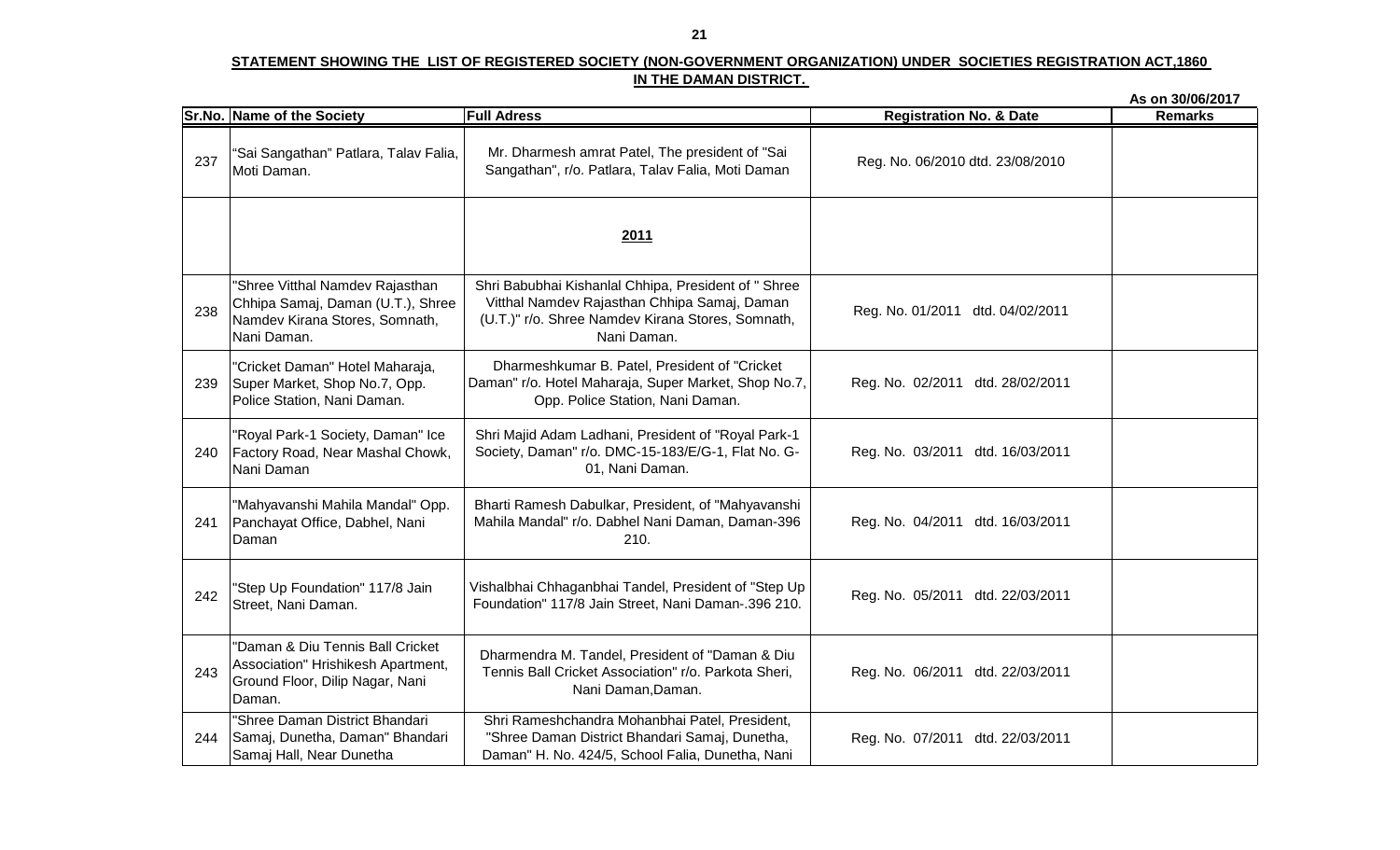|     |                                                                                                        |                                                                                                                                                        |                                    | As on 30/06/2017 |
|-----|--------------------------------------------------------------------------------------------------------|--------------------------------------------------------------------------------------------------------------------------------------------------------|------------------------------------|------------------|
|     | Sr.No. Name of the Society                                                                             | <b>Full Adress</b>                                                                                                                                     | <b>Registration No. &amp; Date</b> | <b>Remarks</b>   |
| 245 | "Sai Yuvak Mandal", Dholar,<br>Bariyawad, Moti Daman                                                   | Naresh Kika, President of "Sai Yuvak Mandal", Dholar,<br>Bariyawad, Moti Daman                                                                         | Reg. No. 08/2011 dtd. 22/03/2011   |                  |
| 246 | "Progressive Yuvak Mandal"<br>Magarwada, Moti Daman                                                    | Nileshbhai Kantibhai Patel, President of "Progressive<br>Yuvak Mandal" Magarwada, Moti Daman                                                           | Reg. No. 09/2011 dtd. 13/04/2011   |                  |
| 247 | "Sai Transport Association" Dabhel,<br>Nani Daman.                                                     | Sailesh Bavabhai Patel, President "Sai Transport<br>Association" r/o. 142, Sadak Falia, Dabhel, Nani<br>Daman.                                         | Reg. No. 10/2011 dtd. 13/04/2011   |                  |
| 248 | "Daman & Diu State Network of<br>People Living with H.I.V. & Aids"<br>Primary Health Center, Kachigam, | Mrs. Meghana Baburao Gajre, President of "Daman &<br>Diu State Network of People Living with H.I.V. & Aids"<br>r/o. 7/386, Darjiwad, Moti Daman, Daman | Reg. No. 11/2011 dtd. 17/08/2011   |                  |
| 249 | Territory of Daman & Diu"                                                                              | "Child Protection Society of Union Directorate of Social Welfare Department, Collectorate,<br>Dholar, Moti Daman.                                      | Reg. No. 12/2011 dtd. 25/11/2011   |                  |
| 250 | Veer Yuvak Mandal Ugman Faliya,<br>Patlara, Moti Daman.                                                | Mr. Naresh Dubarbhai Patel, President of "Veer Yuvak<br>Mandal" r/o. Ugman Faliya, Patlara, Moti Daman.                                                | Reg. No. 13/2011 dtd. 15/12/2011   |                  |
| 251 | Mandal<br>Shree<br>Ganesh<br>Yuvak<br>Patlara, Mota Chheda Falia, Moti<br>Daman.                       | Mr. Khalpa Bhagu Patel, President of "Shree Ganesh<br>Yuvak Mandal" Mota Chheda Falia, Patlara, Moti<br>Daman.                                         | Reg. No. 14/2011 dtd. 15/12/2011   |                  |
| 252 | Manish Friends Group Daman 15/82,<br>Patel Faliyu, Nani Daman.                                         | Mr. Manish Shivram Mitna, President of "Manish<br>Friends Group Daman" 15/82, Patel Faliyu, Nani<br>Daman.                                             | Reg. No. 15/2011 dtd. 15/12/2011   |                  |
|     |                                                                                                        |                                                                                                                                                        |                                    |                  |
|     |                                                                                                        |                                                                                                                                                        |                                    |                  |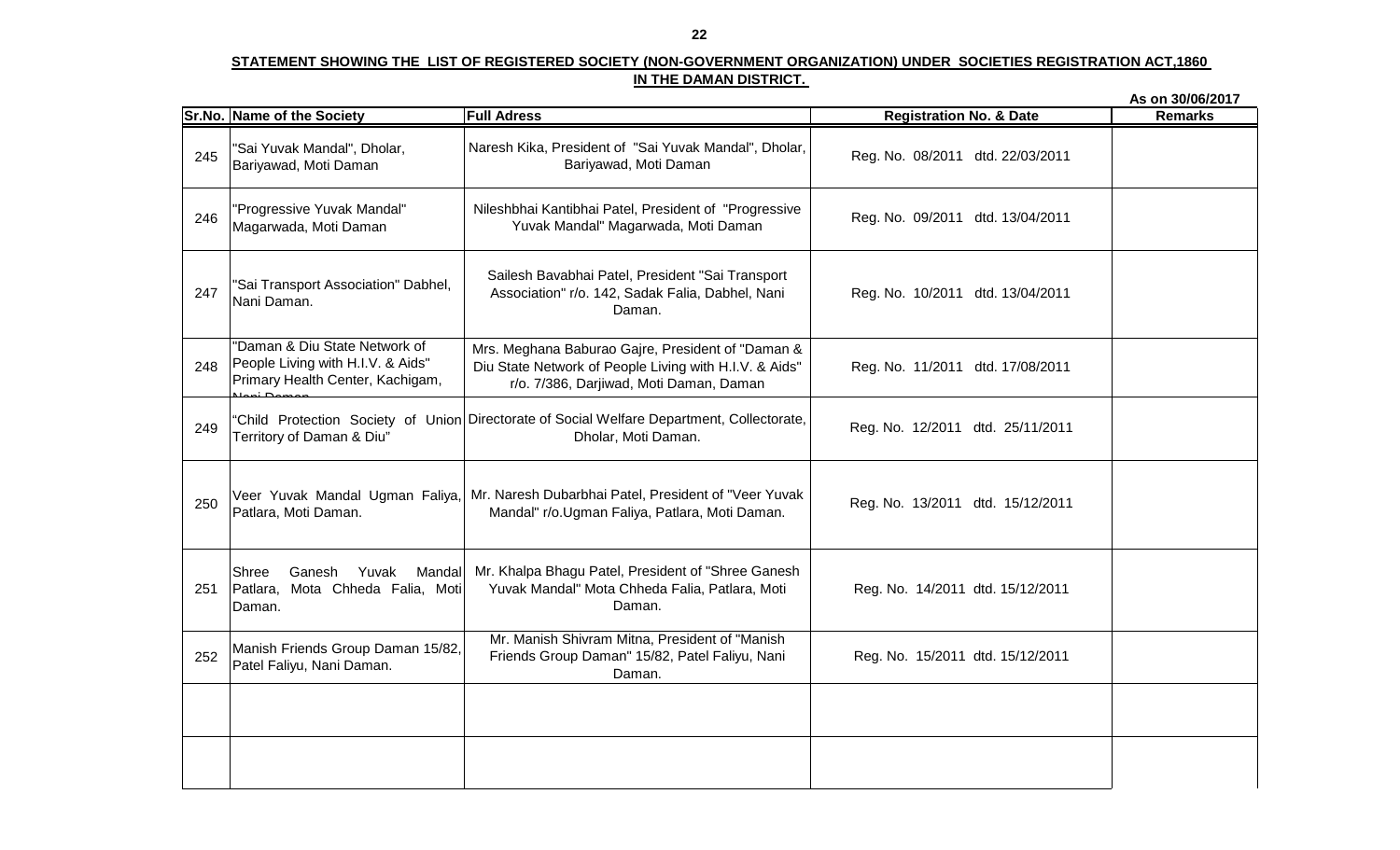|     |                                                                                                                                           |                                                                                           |                                    | As on 30/06/2017 |
|-----|-------------------------------------------------------------------------------------------------------------------------------------------|-------------------------------------------------------------------------------------------|------------------------------------|------------------|
|     | Sr.No. Name of the Society                                                                                                                | <b>Full Adress</b>                                                                        | <b>Registration No. &amp; Date</b> | <b>Remarks</b>   |
|     |                                                                                                                                           | 2012                                                                                      |                                    |                  |
| 253 | "Ketan" 40/A, Ghelwad Falia, Dabhel,<br>Nani Daman.                                                                                       | President Shri Ketan Dahyabahi Patel, 40/A, Ghelwad<br>Falia, Dabhel, Nani Daman.         | Reg. No. 01/2012 dtd. 27/02/2012   |                  |
| 254 | "Technical & Higher Education<br>Institutions Society, U.T. Of Daman &<br>Diu " Govt. Polytechnic, Varkund-<br>Mota Faliya, Nani Daman.   | Government Polytechnic, Varkund- Mota Faliya, Nani<br>Daman-396210                        | Reg. No. 02/2012 dtd. 18/04/2012   |                  |
| 255 | Daman and Diu Society for Skill<br>Development Initiative Scheme<br>Industrial Training Institute, M. G.<br>Road, Ringanwada, Nani Daman. | Industrial Training Institute, M. G. Road, Ringanwada,<br>Nani Daman.                     | Reg. No. 03/2012 dtd. 30/10/2012   |                  |
| 256 | " Yuva Kranti Foundation " H. No.<br>57/K, Patel Faliya, Bhimpore, Nani<br>Daman.                                                         | President Mr. Uday R. Patel, H. No. 57/K, Patel Faliya,<br>Bhimpore, Nani Daman           | Reg. No. 04/2012 dtd. 16/10/2012   |                  |
| 257 | " The Kalyanji Tandel Memorial<br>Education Society, Daman and<br>Diu(U. T.) ", 14, Sarvodaya Society,<br>Tin Batti, Nani Daman.          | Chairman Shri Kunal Gopal Tandel, 14, Sarvodaya<br>Society, Tin Batti, Nani Daman.        | Reg. No. 05/2012 dtd. 20/12/2012   |                  |
| 258 | " Damini Women's Foundation "<br>Sarvodaya Society, Near Jalaram<br>Temple, Tin Batti, Nani Daman.                                        | President Simple Madhu, Sarvodaya Society, Near<br>Jalaram Temple, Tin Batti, Nani Daman. | Reg. No. 06/2012 dtd. 18/12/2012   |                  |
|     |                                                                                                                                           |                                                                                           |                                    |                  |
|     |                                                                                                                                           |                                                                                           |                                    |                  |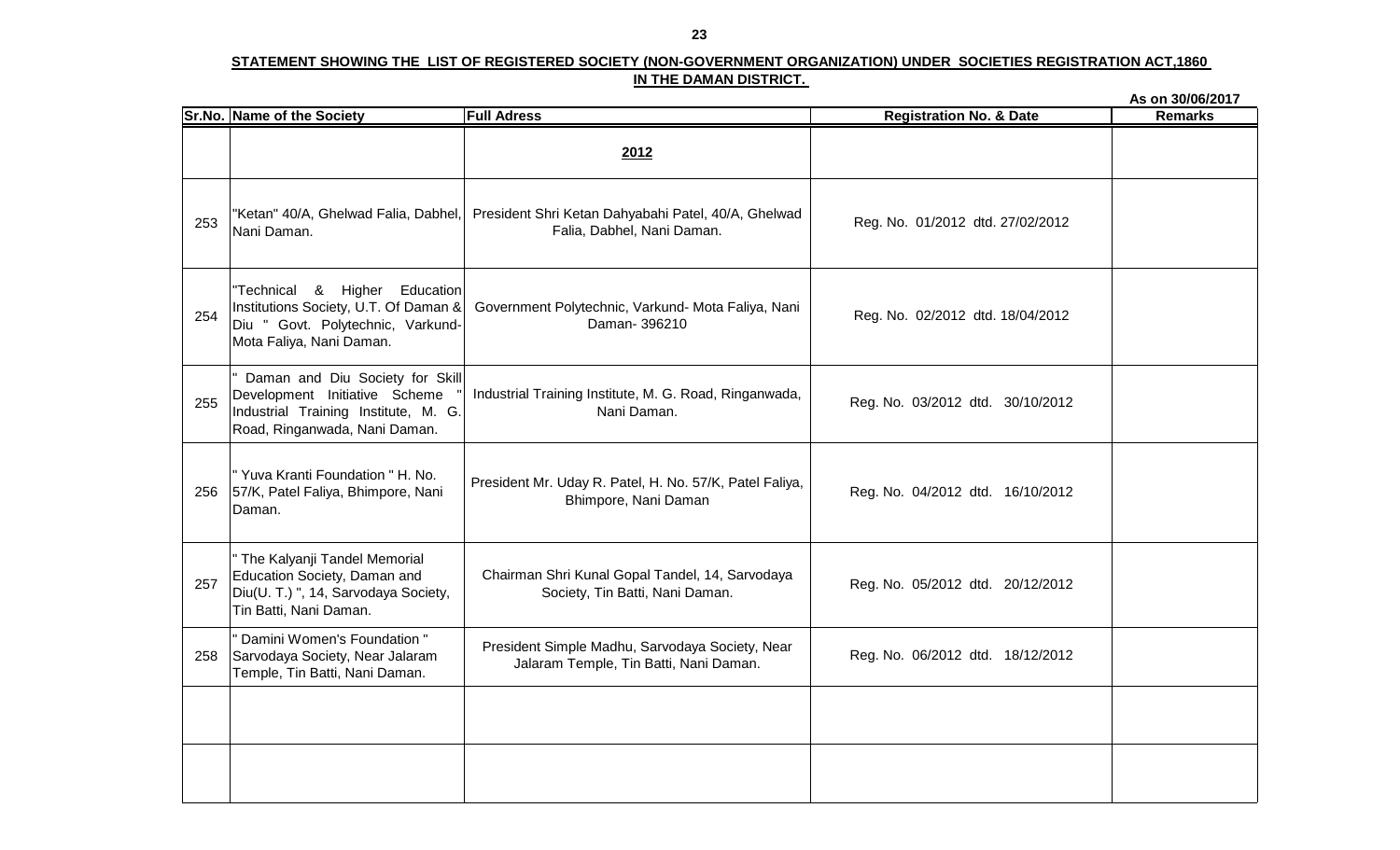|     |                                                                                                                              |                                                                                                             |                                    | As on 30/06/2017 |
|-----|------------------------------------------------------------------------------------------------------------------------------|-------------------------------------------------------------------------------------------------------------|------------------------------------|------------------|
|     | <b>Sr.No. Name of the Society</b>                                                                                            | <b>Full Adress</b>                                                                                          | <b>Registration No. &amp; Date</b> | <b>Remarks</b>   |
|     |                                                                                                                              | 2013                                                                                                        |                                    |                  |
| 259 | "Hiren Park, wing "B" Resident<br>Welfare Association, Cross Lane 3,<br>Dilip Nagar, Daman.                                  | President Shri R. Jayaram, S-4, Hiren Park, Wing "B",<br>Dilip Nagar, Teen Batti, Daman.                    | Reg. No. 01/2013 dtd. 22/02/2013   |                  |
| 260 | e-Governance<br>"District<br>Society,<br>Daman (DeGs-Daman).                                                                 | "District e-Governance Society, Daman (DeGs-<br>Daman).                                                     | Reg. No. 02/2013 dtd. 13/03/2013   |                  |
|     |                                                                                                                              | 2014                                                                                                        |                                    |                  |
| 261 | "SHOTOKAN SHOBUKAN KARATE -<br>DO-ASSOCIATION", H. No. 431,<br>Kachigam, Koliwad, Nani Daman.                                | President Shri Kalpesh R. Patel, R/o. Koliwad<br>Kachigam, Nani Daman.                                      | Reg. No. 01/2014 dtd. 16/04/2014   |                  |
| 262 | " DAMAN AND DIU AMEATURE<br><b>BOXING ASSOCIATION " C-1,</b><br>Niketan Park, Near Jog Hospital,<br>Dunetha Road, Nani Daman | President Dr.Hansraj, R/o. Ambawadi, Moti Daman.                                                            | Reg. No. 02/2014 dtd. 18/04/2014   |                  |
| 263 | " SHREE ADHYASHAKTI MITNA<br>SAMAJ-DAMAN " Kumbhar Faliya,<br>Varkund, Nani Daman.                                           | President Mahendra H. Mitna, R/o. Kumbhar Faliya,<br>Varkund, Nani Daman.                                   | Reg. No. 03/2014 dtd. 28/07/2014   |                  |
| 264 | "DAMAN & DIU ARTISANS<br>FEDERATION", 188/A, Dalwada,<br>Nani Daman                                                          | President Swetaben Umeshbhai Patel, R/o. Dalwada,<br>Nani Daman.                                            | Reg. No. 04/2014 dtd. 01/08/2014   |                  |
| 265 | "ZINDAGI FOUNDATION",<br>C--, Row House, Dunes Residency,<br>Dunetha, Nani Daman.                                            | President Saroja Kadur, R/o. C-8, Dunes Residency,<br>Dunetha, Nani Daman.                                  | Reg. No. 05/2014 dtd. 19/09/2014   |                  |
| 267 | "BANGALI SAMAJ" samaj                                                                                                        |                                                                                                             | Reg. No. 06/2014, dtd.10/10/2014   |                  |
| 268 | <b>GANGADHAR SHIVLAL RATHI</b><br><b>CHARITABLE ASSOCIATION'</b>                                                             | President Shri Naresh G. Rathi, R/o. 11/396, Klusam<br>Casttle, Near Tin Batti, Kathiria, Nani Daman-396210 | Reg. No. 07/2014 dtd. 13/10/2014   |                  |
| 269 | <b>PARIVARTAN FOUNDATION</b>                                                                                                 | President Shri Pramod Nagar patel, R/o. Patel Faliya,<br>Paryari, Moti Daman.                               | Reg. No. 08/2014 dtd. 22/10/2014   |                  |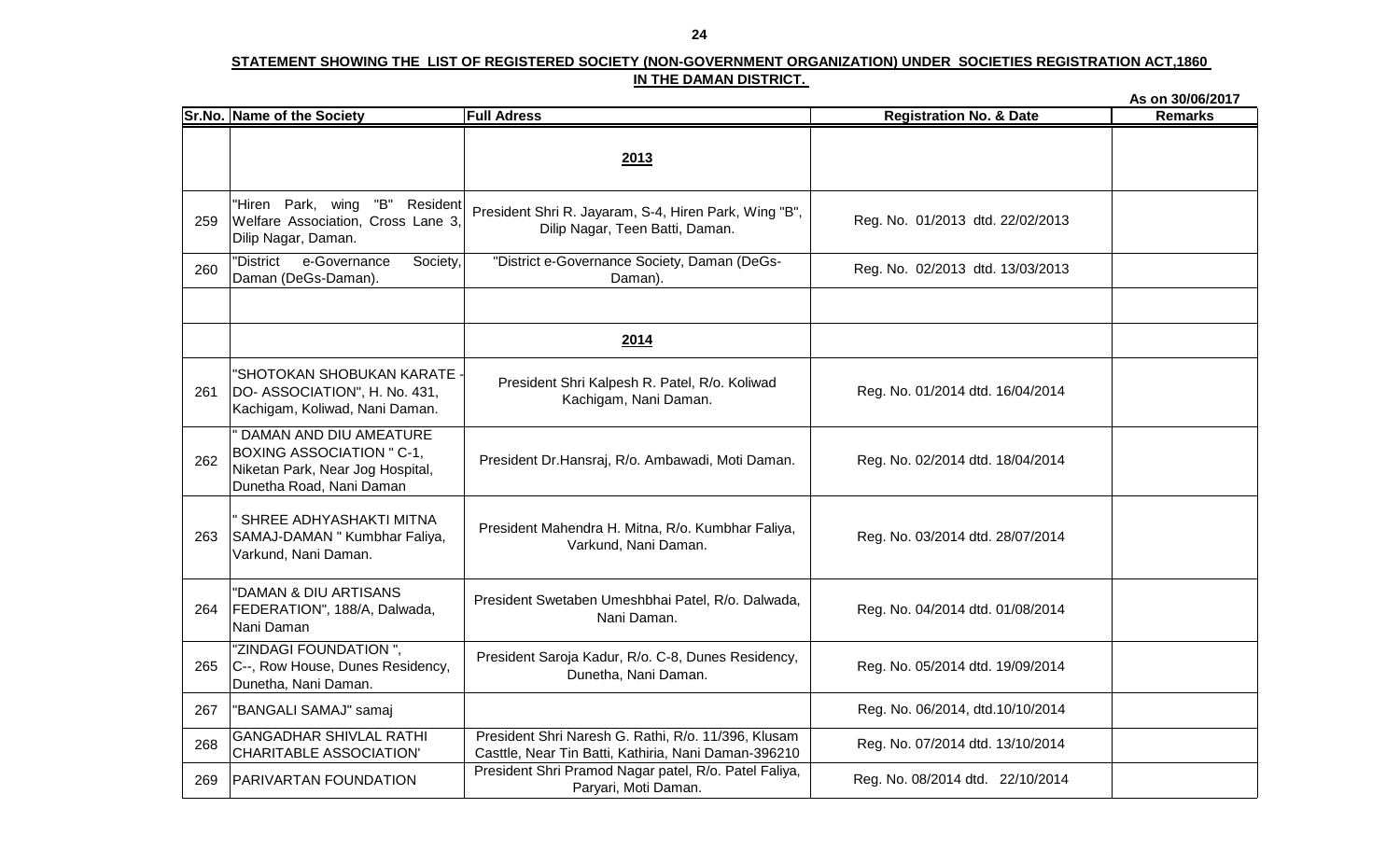|     |                                                                                                                                   |                                                                                                                      |                                      | As on 30/06/2017 |
|-----|-----------------------------------------------------------------------------------------------------------------------------------|----------------------------------------------------------------------------------------------------------------------|--------------------------------------|------------------|
|     | Sr.No. Name of the Society                                                                                                        | <b>Full Adress</b>                                                                                                   | <b>Registration No. &amp; Date</b>   | <b>Remarks</b>   |
| 270 | <b>PARVARISH FOUNDATION</b>                                                                                                       | President Pritiben Sureshbhai Patel, R/o. Bhimpore,<br>Nani Daman.                                                   | Reg. No. 09/2014 dtd. 22/10/2014     |                  |
| 271 | ANWAR-E-RAJA MASJID AND<br><b>MADRESA</b>                                                                                         | President Shri Susulkhan Gulmirkhan, R/o. Shabina<br>Complex, Municipal Market, Moti Daman.                          | Reg. No. 10/2014 dtd. 22/10/2014     |                  |
| 272 | "RTI ACTIVIST FEDRETION OF<br>DMAAN & DIU", H. No. 230/4, Jay<br>Jalaram Krupa Niwas, Dalwada, Nani<br>Daman.                     | President Smt. Darshanaben Yogeshkumar Patel,<br>R/o. H. No. 230/4, Jay Jalaram Krupa Niwas, Dalwada,<br>Nani Daman. | Reg. No. 11/2014 dtd. 19/11/2014     |                  |
| 273 | "OM SAI YUVAK MANDAL", Singa<br>Faliya, Patlara, Moti Daman.                                                                      | President Sanjay Bhanabhai Patel, R/o. Singa Faliya,<br>Patlara, Moti Daman.                                         | Reg. No. 12/2014 dtd. 25/11/2014     |                  |
| 274 | "SOCIETY FOR PROMOTION OF<br>TOURISM, ART & CULTURE                                                                               | The Dy. Director, Tourism Department, Nani Daman.                                                                    | Reg. No. 13/2014 dtd. 27/11/2014     |                  |
| 275 | "KOTHAPAT SHERI MAHAJAN<br>MANDAL", H. No. 10/347, Kothapat<br>Sheri, Nani Daman.                                                 | President Shri Budhiabhai M. Saloora, R/o. Kothapat<br>Sheri, Nani Daman.                                            | Reg. No. 14/2014 dtd. 27/12/2014     |                  |
| 276 | "ASHA WOMEN'S FOUNDATION",<br>Chandan Complex, Sai Video<br>Theater, shop No. 3, Opp. To Police<br>Station, Kachigam, Nani Daman. | President Tarunaben L. Patel, Kachigam, Nani Daman.                                                                  | Reg. No. 15/2014 dtd. 31/12/2014     |                  |
| 277 | "VISION NGO", Opp. To Sabri Petrol<br>Pump, Kachigam Char Rasta, Nani<br>Daman.                                                   | President Gaurang L. Patel                                                                                           | Reg. No. 16/2014 dtd. 31/12/2014     |                  |
|     |                                                                                                                                   | 2015                                                                                                                 |                                      |                  |
| 278 | "JAI BHAWANI YUVAK MANDAL<br>KADAIYA, BHANDARWAD",                                                                                | President Kamlesh Dalpatbhai Patel, R/o. Bhandarwad,<br>Village Kadaiya, Nani Daman.                                 | Reg. No. 01/2015 dtd. 06/02/2015     |                  |
| 279 | "YOUTH WOMEN<br><b>EMPOWERMENT</b> "                                                                                              | President Vadhel Vaishali J., R/o. Khariwad, Nani<br>Daman.                                                          | Reg. No. 02/2015 dtd. 19/02/2015     |                  |
| 280 | "DHANLAXMI COMPLEX<br>SOCIETY", C/o. Shri Milind R. Jain,<br>Flat No. 7, Dhanlaxmi Complex,<br>College Road, Nani Daman           | President Milind R. Jain, R/o. Flat No. 7, Dhanlaxmi<br>Complex, College Road, Nani Daman                            | Reg. No. 03/2015 dtd. 27/02/2015     |                  |
| 281 | "Adarsh Gram Vikas Society, Daman<br>& Diu "                                                                                      | Deputy Collector(Gen), Collectoratel, Moti Daman                                                                     | Reg. No. 04/2015 dtd. 19/02/2015     |                  |
| 282 | "U.T. OF DAMAN & DIU BHARAT<br><b>SCOUTS AND GUIDES"</b>                                                                          | P.S. Barde, UT Chief Commissioner, BS&G                                                                              | Reg. No. 05/2015 dtd. 27 / 03 / 2015 |                  |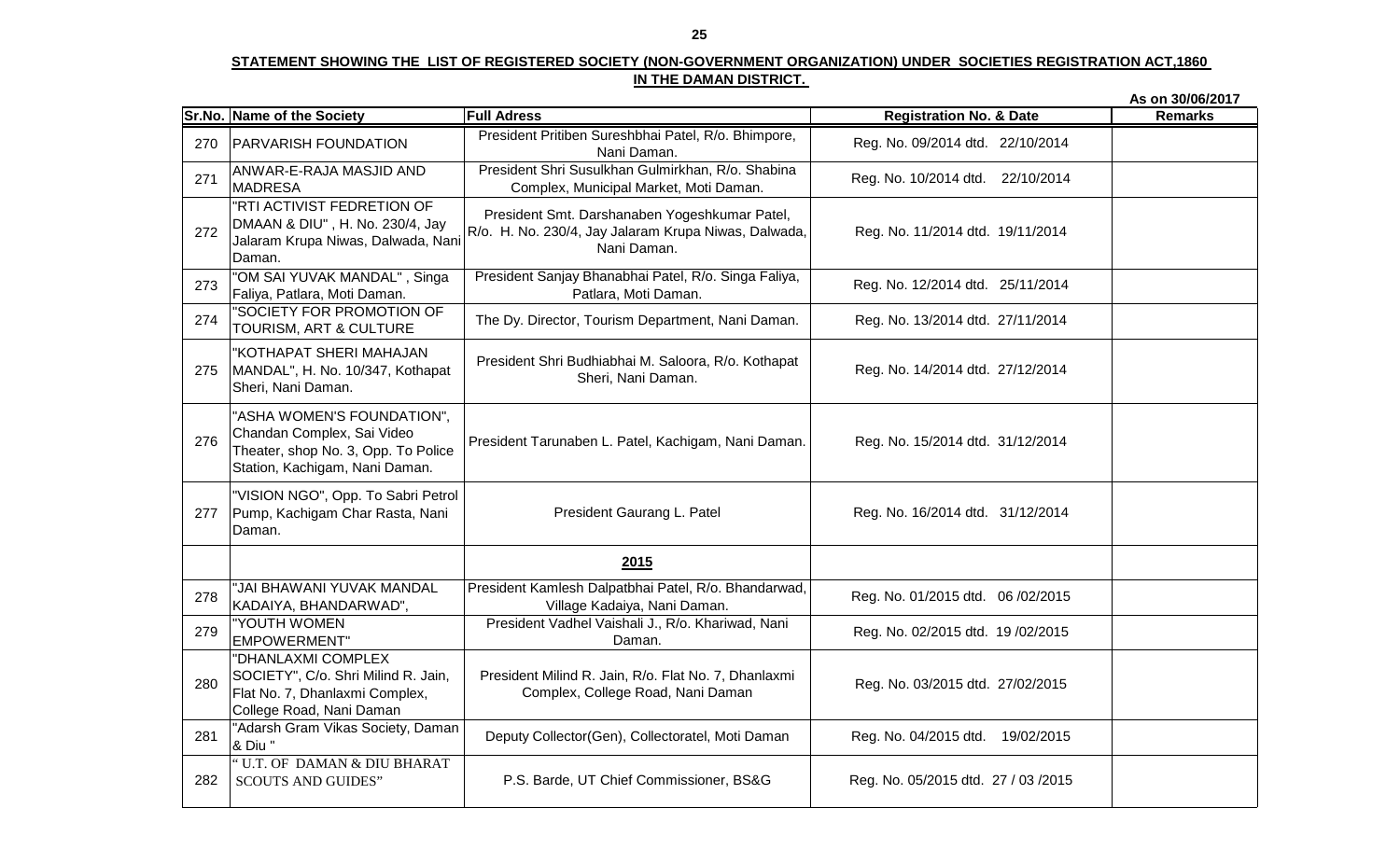|     |                                                                                                                                                 |                                                                                                                                                              |                                      | As on 30/06/2017 |
|-----|-------------------------------------------------------------------------------------------------------------------------------------------------|--------------------------------------------------------------------------------------------------------------------------------------------------------------|--------------------------------------|------------------|
|     | Sr.No. Name of the Society                                                                                                                      | <b>Full Adress</b>                                                                                                                                           | <b>Registration No. &amp; Date</b>   | <b>Remarks</b>   |
| 283 | Road, Bhamti, Moti Daman Daman                                                                                                                  | "BHAMTI PRAGATI MANDAL", Main President Kishorekumar M. Damania, R/o. Bhamti, Moti<br>Daman                                                                  | Reg. No. 06/2015 dtd. 16/03/2015     |                  |
| 284 | "DAMAN XEROX & STATIONERY<br>ASSOCIATION ", C/o. Shri Milind                                                                                    | President Milind R. Jain, C/o. Shop No., Dhanlaxmi<br>Complex, College Road, Nani Daman                                                                      | Reg. No. 07/2015 dtd. 10/04/2015     |                  |
| 285 | AMBAWADI MITNA SAMAJ<br><b>MANDAL</b>                                                                                                           | President, C/o. Shop No., Dhanlaxmi Complex,<br>College Road, Nani Daman                                                                                     | Reg. No. 08/2015 dtd. 18/06/2015     |                  |
| 286 | DAMAN & DIU COUNCIL OF<br>VOCATIONAL TRAINING (DDCVT)"<br>Govt. ITI, Ringanwada, Nani Daman.                                                    | To Special Secretary (Education), Daman                                                                                                                      | Reg. No. 09/2015 dtd. 29 /06 /2015   |                  |
| 287 | "GAV RAKSHA MANCH, DAMAN",<br>1097, Ambica House, Opp. Govt.<br>clg., Ambica Nagar, Dunetha, Nani<br>Daman.                                     | Upendra K. Patel, President, "GAV RAKSHA MANCH,<br>DAMAN"                                                                                                    | Reg. No. 10/2015 dtd. 08 / 07/2015   |                  |
| 288 | "DAMAN AHIR SAMAJ, DAMAN"<br>H. No. 170/3,<br>Bhimpore Char Rasta,<br>Nani Daman.                                                               | Amit Kishor Ahir, President, "DAMAN AHIR SAMAJ,<br>DAMAN <sup>"</sup>                                                                                        | Reg. No. 11/2015 dtd. 13 / 07 / 2015 |                  |
| 289 | "VALMIKI SAMAJ, DAMAN",<br>C/o. Shri Guarav L. Solanki alias Guarav<br>Lacximan, Opp. C. P. Shah Petrol Pump,<br>Zapabar, Main Road, Nani Daman | " VALMIKI SAMAJ, DAMAN ", President,<br>C/o. Shri Guarav L. Solanki alias Guarav<br>Lacximan, Opp. C. P. Shah Petrol Pump,<br>Zapabar, Main Road, Nani Daman | Reg. No. 12/2015 dtd. 13 / 07 / 2015 |                  |
| 290 | " FORTUNE WORLD",<br>C/o. Shri Pravin G. Patel,<br>Row House No. 3,<br>Wing-D, Fortune World,<br>Near Govt. College,<br>Daman-Kunta Road.       | " FORTUNE WORLD ", President,<br>C/o. Shri Pravin G. Patel,<br>Row House No. 3,<br>Wing-D, Fortune World,<br>Near Govt. College,<br>Daman-Kunta Road.        | Reg. No. 13/2015 dtd. 24 / 08/2015   |                  |
| 291 | " DAMAN & DIU HORTICULTURE<br><b>MISSION SOCIETY"</b>                                                                                           | Zonal Agriculture Officer, Agriculture Department,<br>Daman and Diu, Daman                                                                                   | Reg. No. 14/2015 dtd. 28 / 10 / 2015 |                  |
| 292 | "Riddhi Siddhi Apartment"                                                                                                                       | President Jigar Purohit,<br>303, Ridhhi Sidhhi Apartment, College Road, Daman.                                                                               | Reg. No. 15/2015 dtd. 20/ 10 / 2015  |                  |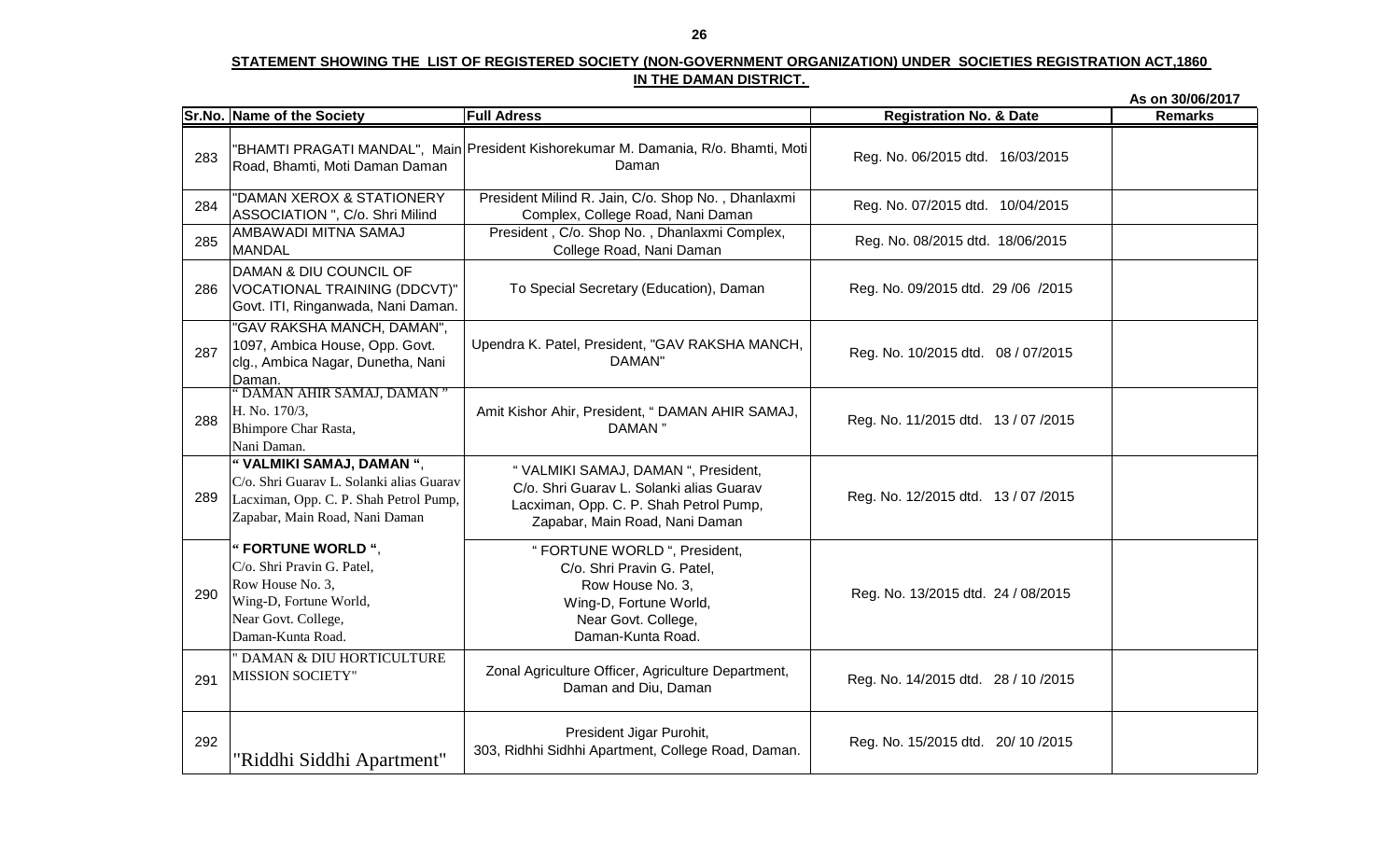|     |                                                                |                                                                                                                                                    |                                    | As on 30/06/2017 |
|-----|----------------------------------------------------------------|----------------------------------------------------------------------------------------------------------------------------------------------------|------------------------------------|------------------|
|     | Sr.No. Name of the Society                                     | <b>Full Adress</b>                                                                                                                                 | <b>Registration No. &amp; Date</b> | <b>Remarks</b>   |
| 293 | "GYANDHARA"<br>shiksha pracharak parivar                       | President Kamlesh Natubhai Patel, R/o. 52, Navyug<br>Falia, Magarwada, Moti Daman.                                                                 | Reg. No. 16/2015 dtd. 03/11/2015   |                  |
| 294 | "SHREE LAXMIMATA BHAKT<br>MANDAL DEVKA, NANI DAMAN"            | President Shri Chimanbhai Vallabh Patel,<br>Community Hall, Devka Bhandarwad, Wadi Falia, Nani<br>Daman.                                           | Reg. No. 17/2015 dtd. 14/09/2015   |                  |
| 295 | "DAMAN & DIU AYUSH SOCIETY "                                   | The Director Dr. K. Y. Sultan, Medical & Health<br>Services, Moti Daman.                                                                           | Reg. No. 18/2015 dtd. 24/ 11/2015  |                  |
| 296 | <b>GYAN PRABHODHINI</b><br><b>FOUNDATION "</b>                 | The President, Nehal Kalidas Patel, Dukan Falia,<br>Marwad, Nani Daman.                                                                            | Reg. No. 19/2015 dtd. 15/12/2015   |                  |
| 297 | "DAMAN & DIU KRANTI<br>FOUNDATION"                             | The President, Bhagu D. Patel, H. No. 202, Patlara,<br>Talav Falia, Moti Daman.                                                                    | Reg. No. 20/2015 dtd. 16/12/2015   |                  |
|     |                                                                | 2016                                                                                                                                               |                                    |                  |
| 298 | <b>DAMAN &amp; DIU SHOOTING</b><br><b>SPORTS ASSOCIATION "</b> | The president, Nilesh Rane, shivam plaza, kavi<br>khabardar Road, Near Police Station, Daman.                                                      | Reg. No. 01/2016 dtd. 02/04/2016   |                  |
| 299 | ' SHREE CHHAPLI MAHAJAN<br><b>MANDAL"</b>                      | The President, 10/307-A, Chhapli Sheri, Nani Daman                                                                                                 | Reg. No. 02/2016 dtd. 08/ 04 /2016 |                  |
| 300 | " DISHA FOUNDATION, NANI<br><b>DAMAN</b> "                     | The president, Vilash Ramu, Shop No. 14/43/A/F-11,<br>ACE Mall, Dilip Nagar, Nani Daman.                                                           | Reg. No. 03/2016 dtd. 12/04/2016   |                  |
| 301 | " MANCHHA COMPLEX SOCIETY "                                    | The president, Mukhlal B. Singh, R/o. Flat No. 510,<br>Manchha Complex, Mashal Chowk, Nani Daman.                                                  | Reg. No. 04/2016 dtd. 24/ 05/2016  |                  |
| 302 | UNION TERRITORY OF DAMAN &<br><b>DIU CRICKET ASSOCIATION "</b> | The president, Hemraj Gopal Tandel, 1/11, K.K. Marg,<br>Near Uco Bank, Jetty Road, Nani Daman.                                                     | Reg. No. 05/2016 dtd. 24/05/2016   |                  |
| 303 | DAMAN & DIU POLICE WELFARE<br><b>SOCIETY</b> "                 | The president, Deputy S. P. (HQ) and (C & T),<br>O/o. The inspector General of Police, Police Head<br>Quarters, Airport Road, Dunetha, Nani Daman. | Reg. No. 06/2016 dtd. 08/ 07 /2016 |                  |
| 304 | "SAMARTH YUVAK MANDAL"                                         | The president, Dajibhai Chhaniyabhai Halpati, Bharwad<br>Falia, Moti Daman.                                                                        | Reg. No. 07/2016 dtd. 12/08/2016   |                  |
| 305 | PANDIT DINDAYAL UPADHYAY<br><b>TRUST"</b>                      | The president, Vasu Chagan, Palhit, Bhathaiya, Moti<br>Daman.                                                                                      | Reg. No. 08/2016 dtd. 28/11/2016   |                  |
|     |                                                                |                                                                                                                                                    |                                    |                  |
|     |                                                                |                                                                                                                                                    |                                    |                  |